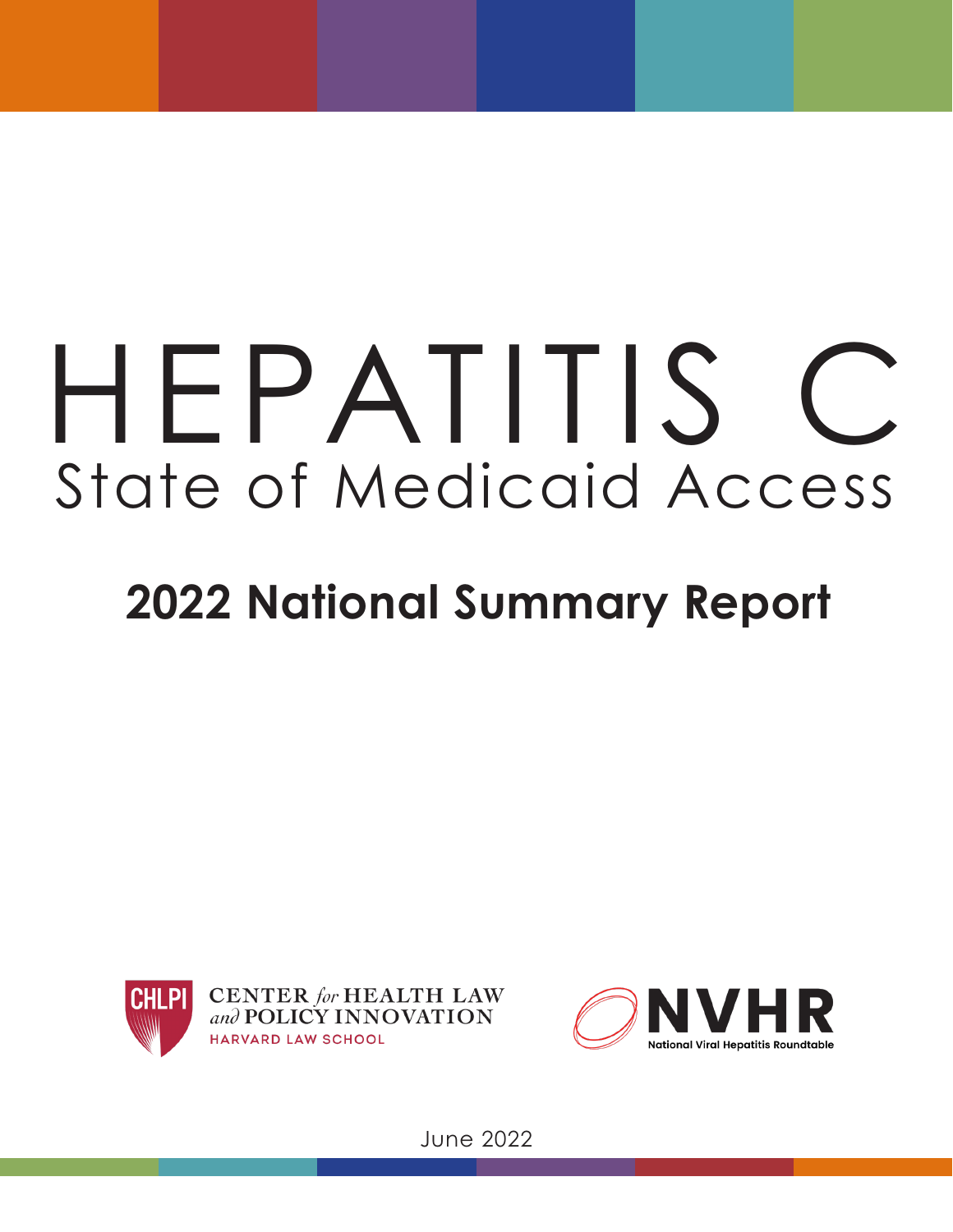## **Authors**

This report was written by Suzanne Davies, Robert Greenwald, and Julia Harvey at the Center for Health Law and Policy Innovation, and Daniel Raymond and Adrienne Simmons at the National Viral Hepatitis Roundtable.

## **Acknowledgments**

*Hepatitis C: State of Medicaid Access* was developed through a process that included gathering feedback from providers and community stakeholders. The Center for Health Law and Policy Innovation and the National Viral Hepatitis Roundtable wish to sincerely thank everyone who contributed to this process, including the members of our steering committee: Maggie Beiser, NP, Jan Diamond, MD, Ricardo Franco, MD, Ryan Kelly, MD, Terry Kemp-Knick, MPH, BSN, Michelle Martin, PharmD, Jorge Mera, MD, Lesley Miller, MD, Andrew Seaman, MD, Nishant Shah, MD, Lynn E. Taylor, MD, and Stacey Trooskin, MD, PhD.

*Hepatitis C: State of Medicaid Access* is supported by AbbVie and Gilead Sciences. The methods, research, and conclusions contained in this report are those of the Center for Health Law and Policy Innovation of Harvard Law School and National Viral Hepatitis Roundtable and do not necessarily reflect the opinions of AbbVie or Gilead Sciences.

Report design by Najeema Holas-Huggins.

## **Suggested Citation**

Center for Health Law and Policy Innovation & National Viral Hepatitis Roundtable, Hepatitis C: State of Medicaid Access, National Summary Report (2022).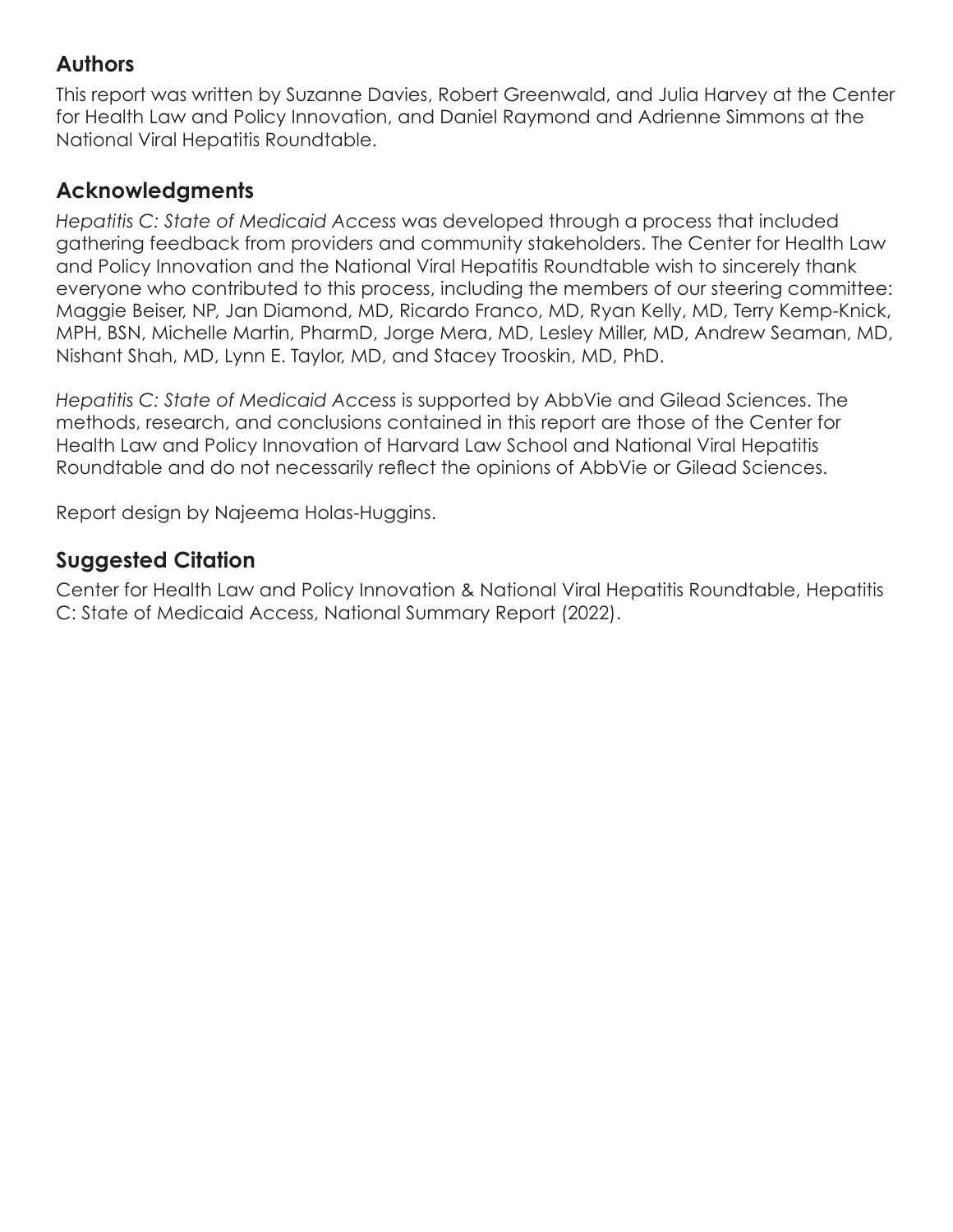## **Table of Contents**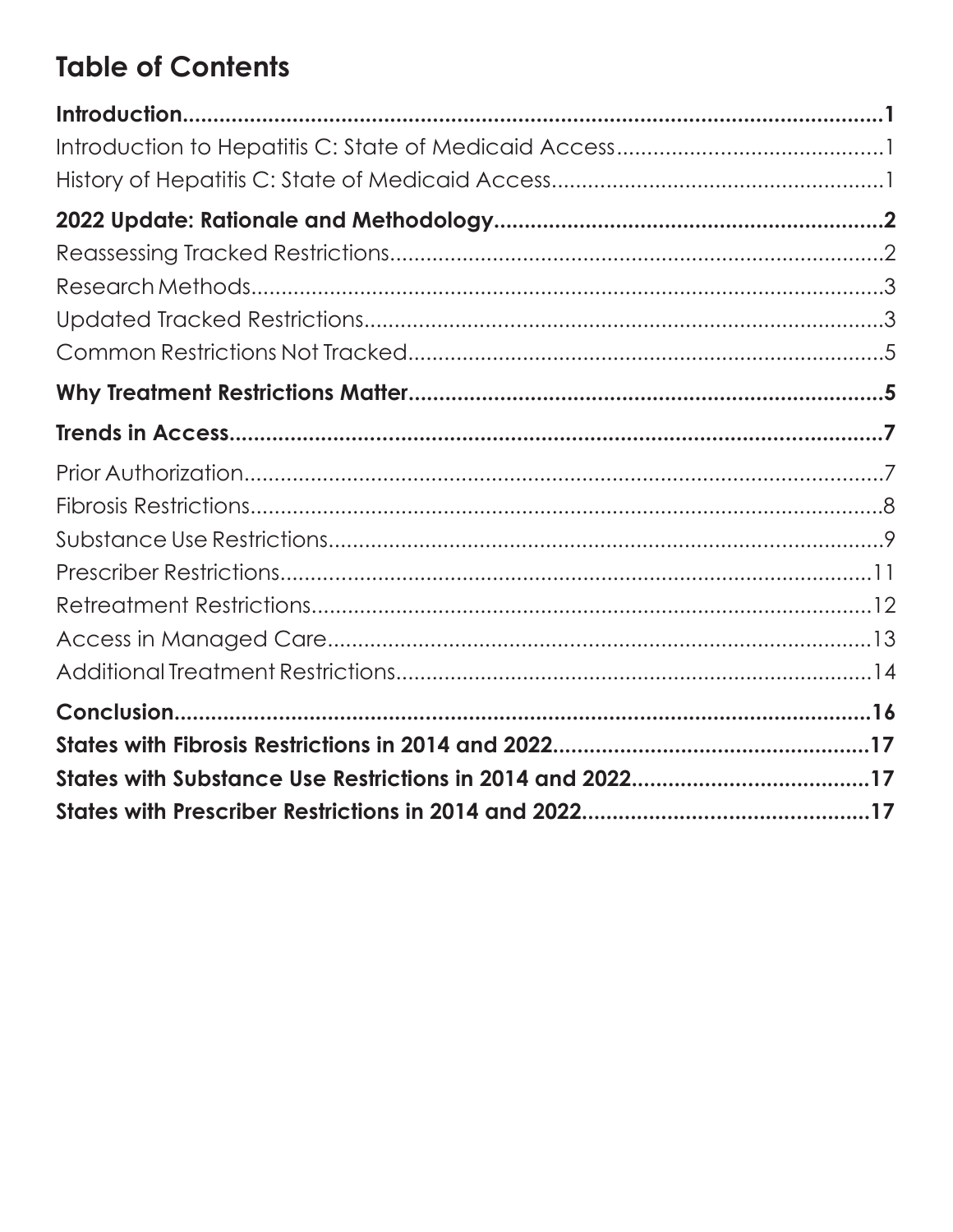## Introduction to Hepatitis C: State of Medicaid Access

*Hepatitis C: State of Medicaid Access* is a collaboration between the Center for Health Law and Policy Innovation of Harvard Law School (CHLPI) and the National Viral Hepatitis Roundtable (NVHR). The project evaluates hepatitis C (HCV) treatment restriction policies across state Medicaid programs, including all 50 states, the District of Columbia, and Puerto Rico (referred to in this report as "states"). The goal of this project is to encourage states and empower advocates to work toward improved access to curative HCV treatment across all Medicaid programs, in order to ensure that every Medicaid enrollee who can benefit from this treatment is able to access it.

Direct-acting antivirals (DAAs) came to market in 2013, signaling a vast improvement in the medical community's ability to effectively treat—and cure—HCV, the deadliest bloodborne infectious disease in the United States. However, many public and private payers choose to limit access to DAAs due to their high cost as well as other concerns. These limitations, generally expressed in prior authorization restrictions, form a significant barrier to care for millions of Americans enrolled in Medicaid. These barriers persist despite clear guidance from the Centers for Medicare and Medicaid Services that many such restrictions violate federal law[.1](#page-23-0) Additionally, these restrictions are in direct opposition to the "Recommendations for Testing, Managing, and Treating Hepatitis C" as published by the American Association for the Study of Liver Diseases (AASLD) and the Infectious Diseases Society of America (IDSA)[.2](#page-23-0)

Unfortunately, the restrictions that state Medicaid plans put in place not only limit access to treatment generally, but they also disproportionately restrict access to communities that are most severely impacted by the HCV epidemic, including people who use drugs and people of color[.3](#page-23-0) The result is an HCV treatment landscape that is both overly limited and discriminatory in determining who is eligible for treatment. At a fundamental level, HCV treatment access is a health equity issue. Certain communities are more greatly impacted by HCV than others[.4](#page-23-0) HCV is "most prevalent among people who use injection drugs," and "also disproportionately impacts racial and ethnic minorities, veterans, those who are incarcerated, the poor, and unstably housed persons," while also co-occurring at a high rate for people who are co-infected with HIV.<sup>[5](#page-23-0)</sup>

Launched in 2017, *Hepatitis C: State of Medicaid Access* is a direct response to these widespread restrictions placed on HCV treatment by state Medicaid programs. In assessing treatment access in Medicaid programs, *Hepatitis C: State of Medicaid Access* evaluates and grades each state's policies and the national landscape to assess trends and opportunities for action. The project has historically assessed restrictions based on three criteria: liver disease severity ("fibrosis"), alcohol and drug use ("sobriety" or "substance use"), and prescriber limitations. Since these efforts began, we have observed the reduction or elimination of these restrictions in many states, increasing access to lifesaving treatment. Yet significant barriers remain. This 2022 report marks the newest iteration of these efforts. This report includes an expanded evaluation effort to include those restrictions tracked to date as well as novel analysis of restrictions related to prior authorization, retreatment, challenges within contracted managed care organizations, and other restrictions.

Our analysis shows that while important progress has been made in increasing access to treatment, there is much work to be done. Eliminating treatment access restrictions is vital to eliminating HCV as a public health threat in the United States. Further progress requires both leadership and advocacy to turn the promise of the cure into a reality for all.

## History of Hepatitis C: State of Medicaid Access

Since 2017, *Hepatitis C: State of Medicaid Access* has served as a direct response to widespread restrictions placed on HCV treatment by state Medicaid programs following the advent of DAAs in 2013. These efforts were born out of research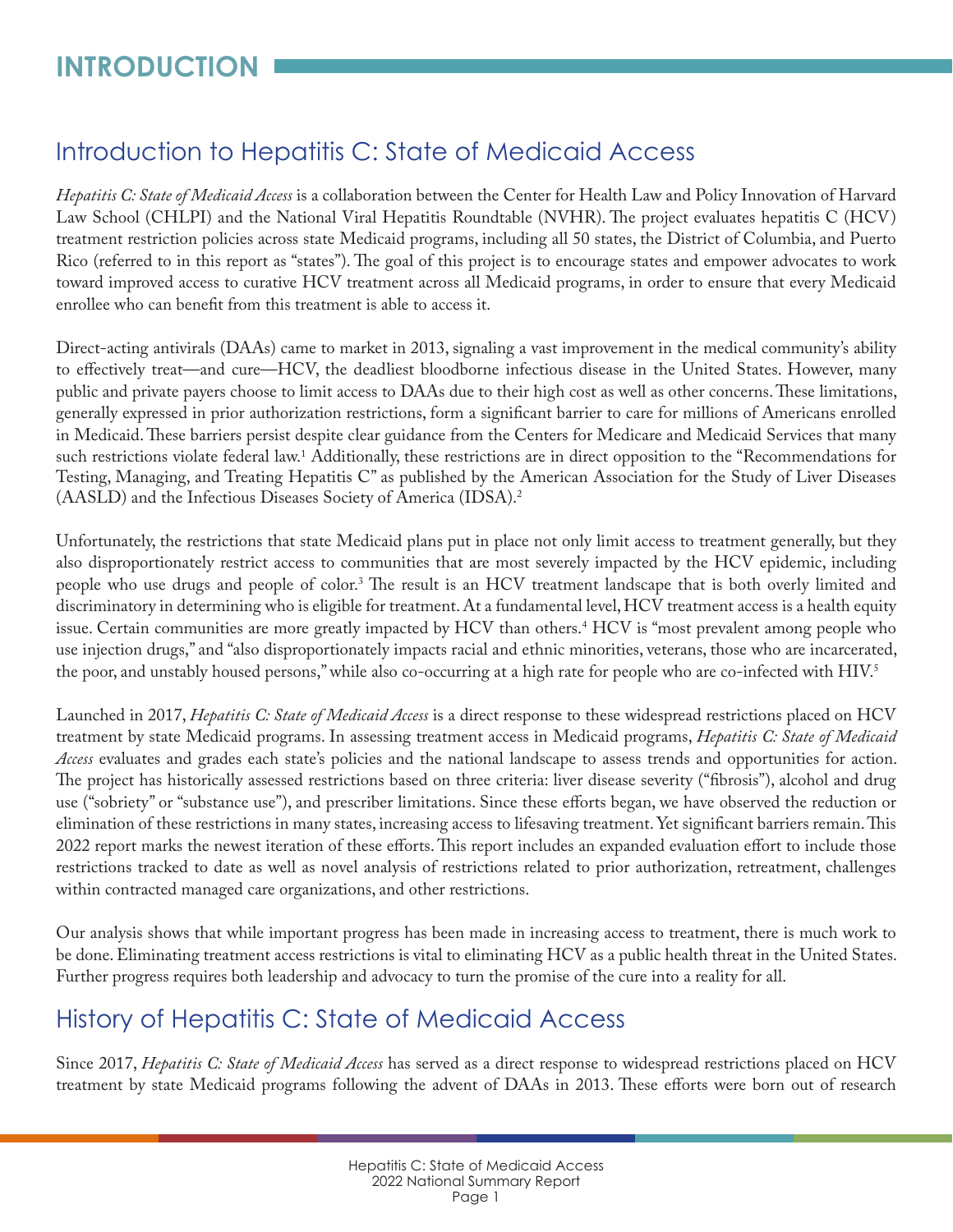conducted by CHLPI*,* in partnership with academic researchers at Brown University and the Miriam Hospital, University of New South Wales, and the Treatment Action Group. This group conducted a state-by-state survey of treatment access restrictions to DAAs as of December 2014, the results of which were published in the Annals of Internal Medicine.<sup>6</sup> The results of that survey showed both inappropriate treatment access restrictions across Medicaid programs, as well as a lack of public transparency about HCV treatment requirements.

Since December 2014, Medicaid programs have incrementally improved transparency and expanded access to DAAs, often in response to patient and provider advocacy and impact litigation. The inaugural *Hepatitis C: The State of Medicaid Access* report (2017) updated and expanded upon the initial survey to document the current state of access for Medicaid enrollees across the United States. This report provided an in-depth evaluation of DAA access in each state's Medicaid program, highlighting successes in access expansion as well as ongoing challenges. Alongside this report, *Hepatitis C: State of Medicaid Access* began releasing state-specific "report cards" that reflect overall HCV treatment access in each state.

*Hepatitis C: State of Medicaid Access* continues to track improvements in treatment access through updated report cards and landscape reports. The progress we have seen is encouraging. Between the launch of the first report and January 2022, 33 states either eliminated or reduced their fibrosis restrictions, 29 loosened their substance use restrictions, and 28 scaled back their prescriber restrictions in some form[.7](#page-23-0) Eleven states also removed prior authorization altogether for most patients. This updated report aims to build on these historical efforts, by continuing to longitudinally track changes across state Medicaid programs, while also expanding the scope of our evaluation to address additional barriers to treatment.

## **2022 UPDATE: RATIONALE AND METHODOLOGY**

## Reassessing Tracked Restrictions

In 2022, *Hepatitis C: State of Medicaid Access* undertook a process to solicit provider and community feedback about how the project can be best updated to meet the current needs of patients, providers, and advocates. Specifically, the project team sought feedback on which treatment restrictions are the most significant barriers to meaningful treatment access. To this end, *Hepatitis C: State of Medicaid Access* organized a listening session, disseminated a public survey, and formed a provider steering committee to solicit thoughts from the community regarding what barriers to treatment should serve as the focus of future advocacy.

The listening session brought together more than 50 advocates, public health officials, medical professionals, and people with lived experience.

The survey (N=275 respondents) identified several possible barriers to treatment and asked respondents to evaluate the severity of each barrier and whether each barrier existed in their state. The survey also solicited additional information from people who are personally impacted (e.g., people who are living with or previously lived with HCV, family members and caretakers, etc.), inviting them to provide additional details about barriers they faced. Respondents to the survey hailed from 43 different states and included advocates, clinical providers, government staff, pharmaceutical company staff, and people with lived experience.<sup>8</sup>

Finally, the steering committee brought together practicing clinicians from across a wide range of disciplines. During facilitated meetings, the steering committee discussed recent developments in the Medicaid landscape and identified a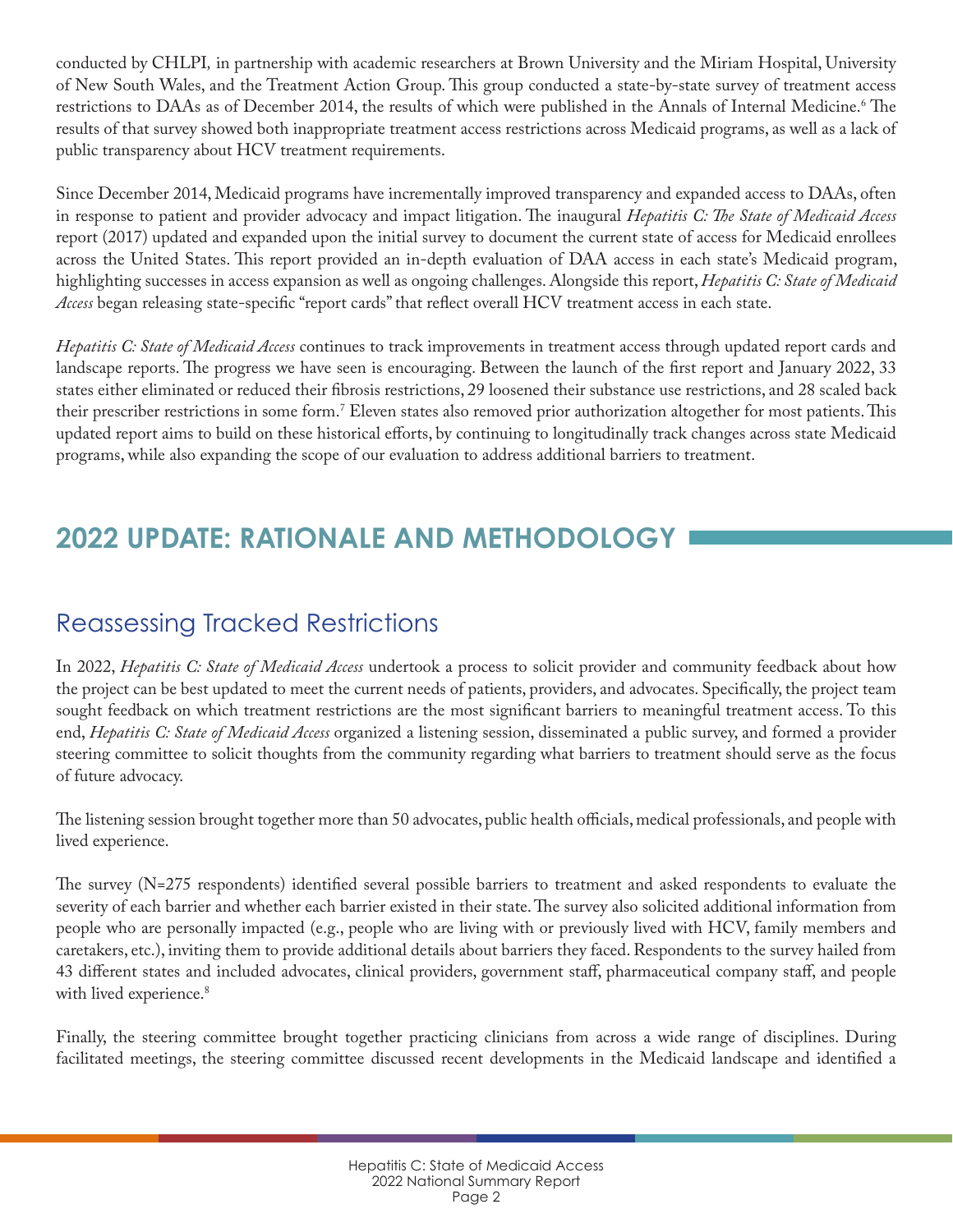number of barriers to care. Participants also discussed and evaluated the survey results and offered candid advice regarding which restrictions to track. After data collection was complete, members of the steering committee also answered follow-up questions regarding certain restrictions.

Participants in the listening session, survey, and steering committee were in agreement about a number of the same barriers to treatment—and about key ways state Medicaid programs can expand access to care. For example, many participants noted that a growing number of states have removed prior authorization requirements completely for most HCV patients: a welcome change that reduces burdensome paperwork and testing requirements, improving linkage to care. On the other end of the spectrum, there was strong consensus that fibrosis restrictions and substance use restrictions are unscientific, against the standard of care, and illegal.

Participants also highlighted the ways in which apparently neutral administrative barriers—such as required documentation of chronic infection, genotype, or other required laboratory results—can create snowball effects, leading to months-long delays in treatment or even preventing treatment completely for historically marginalized patients. Participants were particularly concerned about the effects of specialty pharmacies, which survey respondents listed as the second most significant barrier to treatment, after prior authorization. Additionally, participants recognized that some barriers to treatment—such as restrictions on how many treatments a patient may receive in a lifetime, or other restrictions on patients who experience reinfection and must seek retreatment—are less common, but no less insidious.

## Research Methods

To gather data about treatment restrictions, we evaluated Medicaid reimbursement criteria for available DAAs for all 50 states, the District of Columbia, and Puerto Rico. Data was extracted from state Medicaid websites, the websites of contracted MCOs, and from other publicly available sources regarding state Medicaid policies. All data was crosschecked by members of the project team. When a state's published clinical criteria appeared to conflict with other published documents, such as prior authorization forms or patient consent forms, the most restrictive version of the policy was tracked. In some cases, where a state's policy was public, but the application of the policy was unclear, we sent individual states specific inquiries via email to clarify the policy.

## Tracked Restrictions

After considering the recommendations of the listening session, survey, and steering committee, *Hepatitis C: State of Medicaid Access* reevaluated the categories of restrictions that exist in state Medicaid programs and added additional restriction categories that will be tracked going forward.

*Hepatitis C: State of Medicaid Access* now tracks the following six categories of restrictions: Prior Authorization, Fibrosis Restrictions, Substance Use Restrictions, Prescriber Restrictions, Retreatment Restrictions, and Access in Managed Care. Because each state Medicaid program is unique, a seventh category, Additional Restrictions, captures individual state restrictions that may be less common but nevertheless create undeniable barriers to treatment in jurisdictions where they are imposed.

With one exception, the project tracks state fee-for-service (FFS) policies. The "Access in Managed Care" category tracks whether state Medicaid programs have parity between their FFS and managed care organizations (MCOs).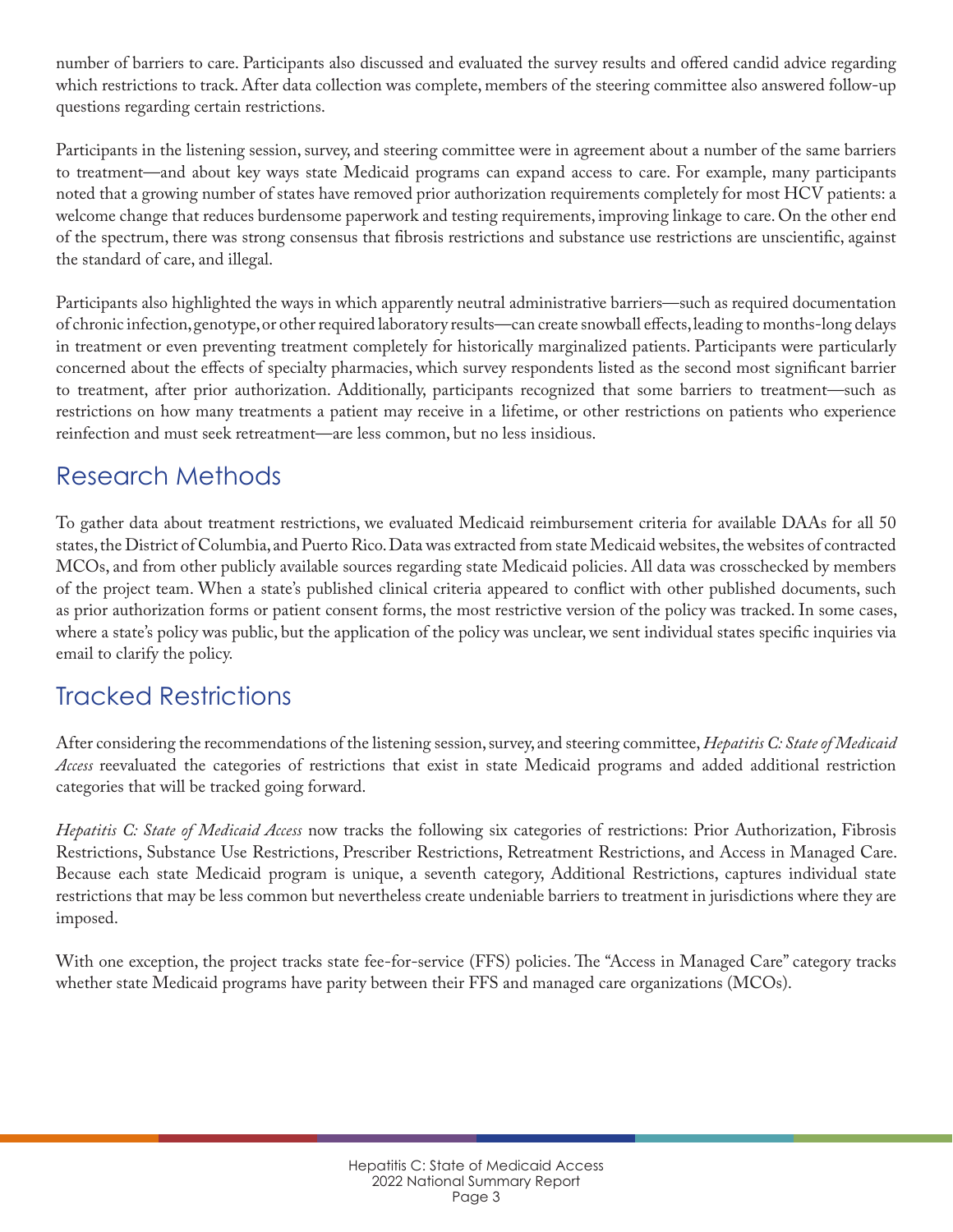#### **Prior Authorization**

The overwhelming consensus from the listening session, survey, and steering committee was that removing prior authorization is a necessary step for state Medicaid programs to fully expand access to treatment and improve linkage to care. As of June 2022, 14 states have removed prior authorization requirements for preferred drug regimens, or for patients who qualify for simplified treatment.

#### **Fibrosis Restrictions Restrictions**

Disease severity, or restricted access to treatment based on a patient's fibrosis score, is one of the three historical categories *Hepatitis C: State of Medicaid Access* has tracked since its inception. In the past, the project tracked fibrosis score requirements based in part on their severity, differentiating between states that required severe liver damage (F3 or F4), and states that allowed access to treatment for patients with lower fibrosis scores (F1 or F2). However, now that all but two states have removed fibrosis restrictions entirely, the project no longer makes this distinction.

#### **Substance Use Restrictions**

Restrictions based on a patient's drug or alcohol use form the second of the three categories the project has tracked historically. In the past, *Hepatitis C: State of Medicaid Access* focused on substance use restrictions (also called "sobriety restrictions") that imposed a required period of abstinence from drugs or alcohol prior to treatment, while also tracking whether states imposed "screening and counseling" requirements. Now, the project tracks substance use restrictions with greater specificity, including required abstinence prior to treatment, required abstinence during treatment, required drug and alcohol lab tests, required enrollment in substance use treatment programs, and requirements for providers to counsel their patients regarding drug or alcohol use.

#### **Prescriber Restrictions**

Prescriber restrictions are the last of the three categories the project has tracked historically. Many states have removed the specialist requirement entirely. Only one state (Arkansas) still requires that prescriptions be written by a specialist, while other states require that prescriptions be written in *consultation* with a specialist or allow providers to prescribe after taking certain additional training courses. Even these lesser prescriber restrictions pose a barrier to care.

#### **Retreatment Restrictions**

Several states impose restrictions on patients seeking retreatment that are more severe than the restrictions imposed on patients seeking initial treatment ("treatment-naïve patients")" patients. Patients may seek retreatment either because the initial round of treatment failed, or because they have become reinfected. While there are important clinical considerations that may be relevant when a patient seeks retreatment, the project tracks restrictions that appear to be rooted in stigma, or that appear to blame the patient's behavior for the reinfection/treatment failure.

#### **Access in Managed Care**

In this category, the project tracks whether there is parity between a state's FFS program and the state's contracted MCOs. MCOs that contract with state Medicaid programs are required by law to provide the same or better access to treatment as FFS. Additionally, the rise in MCOs in Medicaid programs means that in many states, far more patients are enrolled in an MCO than in FFS. Therefore, ensuring that MCO policies are no more restrictive than FFS is an urgent concern.

#### **Additional Restrictions**

Recognizing that not all states impose the same requirements, the project also tracks certain additional restrictions to care that are less common but may pose severe barriers to care. Some "additional restrictions" that appeared in more than one state include the following barriers to care: time-based laboratory requirements, required documentation of chronic infection or genotype, past adherence to other prescribed medications, and policies that prohibit replacement of lost or stolen medication.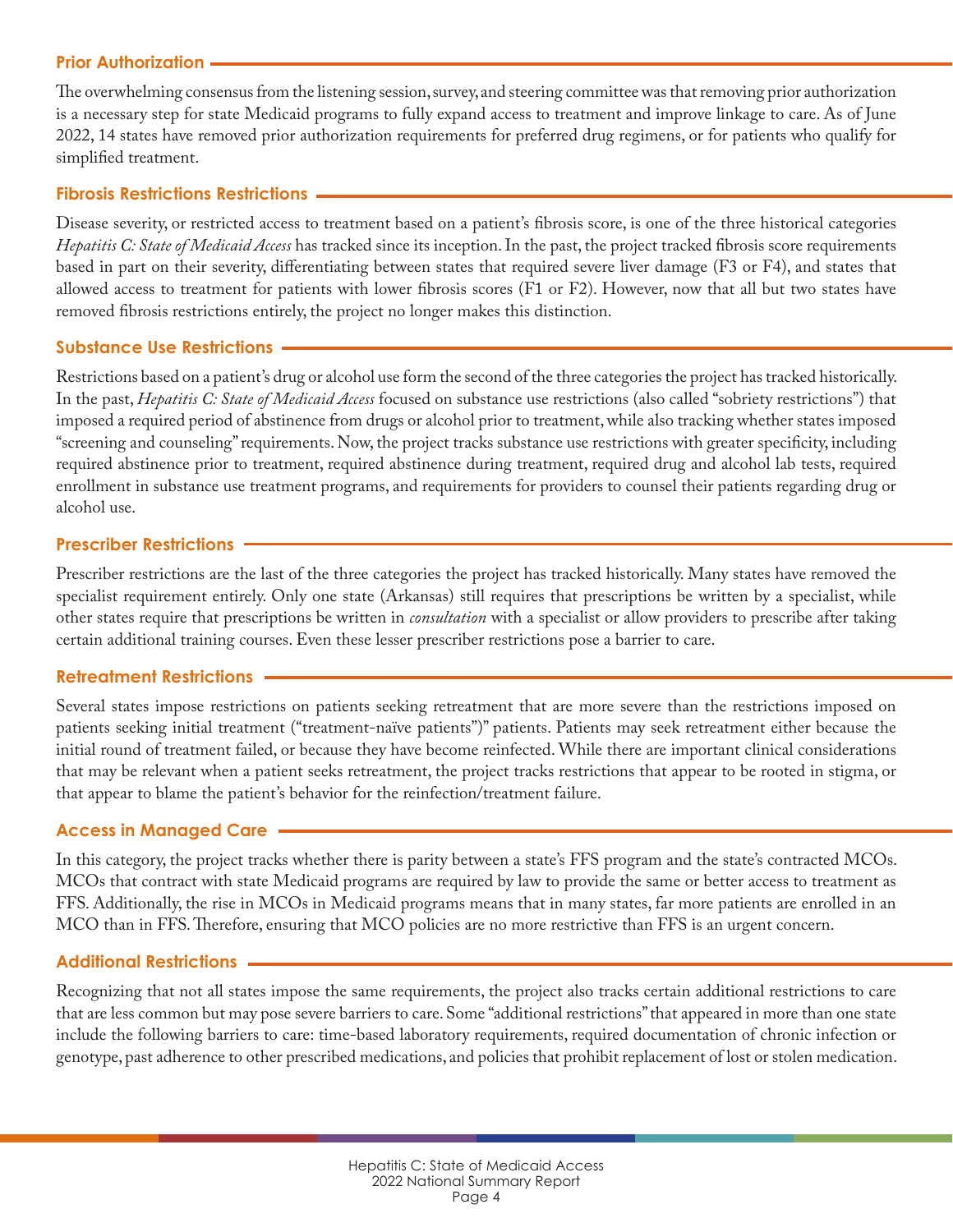## Common Restrictions Not Tracked

There are a few barriers to treatment imposed by state Medicaid programs that *Hepatitis C: State of Medicaid Access* is aware of but does not track at this time. For example, the project does not currently track requirements to fill prescriptions at specialty pharmacies or the total number of prescriptions a Medicaid enrollee may fill per month. We are monitoring these barriers to treatment in an effort to collect sufficient data that may allow us to track these requirements in future updates of *Hepatitis C: State of Medicaid Access*.

#### **Specialty Pharmacies**

Many state Medicaid programs contract with MCOs that require enrollees to obtain HCV medications from specialty pharmacies. Specialty pharmacies may sometimes be beneficial, because they can provide prior authorization, care coordination, and other patient support. Unfortunately, many specialty pharmacies impose additional restrictions to access on top of a state's prior authorization requirements, creating yet another barrier to access. For example, many specialty pharmacies require a phone call with the patient before they will put lifesaving medication in the mail—and they will often impose mandatory mail order policies, requiring patients to have a permanent mailing address. Both of these requirements disrupt access to care for people who are unhoused, and for people who may be in transition, such as people who were recently released from incarceration. Many such individuals are simply unable to meet these requirements.[9](#page-23-0) Additionally, when each MCO contracts with a unique specialty pharmacy, each specialty pharmacy may have differing processes and requirements, causing confusion for providers and patients that can lead to delays in treatment[.10](#page-23-0)

Unfortunately, this emerging issue is complicated by the fact that many specialty pharmacies' exact requirements remain opaque. Due to this lack of data, *Hepatitis C: State of Medicaid Access* does not track specialty pharmacy requirements at this time.

#### **Monthly Prescription Limits**

Some state Medicaid programs limit the number of prescription medications a Medicaid recipient may fill per month without prior authorization. This creates a barrier to care for people with HCV who may have co-occurring medical conditions requiring treatment via prescription drug. Although the Kaiser Family Foundation shed welcome light on this issue in 2019,<sup>11</sup> current data about these types of policies is not available, and the direct impact of these policies on HCV treatment access is unclear.

Specialty pharmacy requirements and monthly prescription limits are two examples of emerging and urgent concern, and more research is needed regarding both types of restriction. *Hepatitis C: State of Medicaid Access* will continue to monitor these restrictions, and it will continue to evaluate the state of HCV treatment access as state Medicaid policies continue to evolve, and as new restrictions potentially emerge.

## **WHY TREATMENT RESTRICTIONS MATTER**

HCV affects millions of Americans nationwide from all backgrounds, but it "disproportionately impacts certain populations and communities," particularly people of color, people who use drugs, justice-involved communities, and people who are unhoused.<sup>12</sup> When state Medicaid programs impose treatment access restrictions, they exacerbate already existing health disparities, denying access to treatment to the communities who need it most.

People of color tend to experience worse health outcomes when infected with HCV, including worse HCV-related morbidity and mortality outcomes, and worse linkage to care. Communities of color also experience higher rates of hepatitis C. According to the Department of Health and Human Services' Viral Hepatitis National Strategic Plan, Native Americans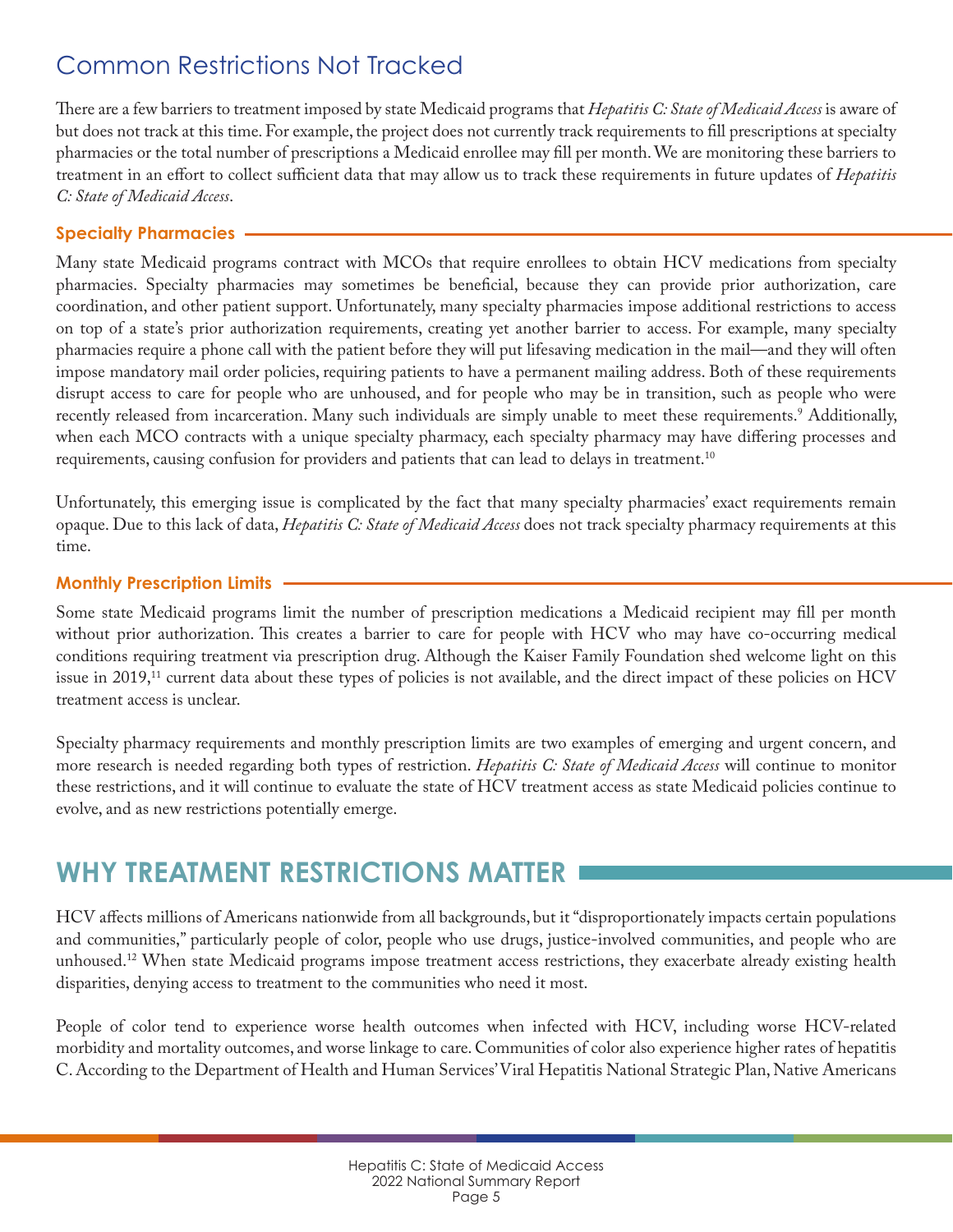have higher rates of acute hepatitis C cases, and higher rates of hepatitis C-related mortality, than any other racial/ethnic population[.13](#page-23-0) Non-Hispanic Blacks are "more likely … to have chronic hepatitis C than all other race/ethnicities.["14](#page-23-0) And "despite similar HCV prevalence . . . Hispanics have worse HCV-related morbidity and mortality outcomes than non-Hispanic whites, including liver cancer and mortality attributable to hepatitis C."<sup>[15](#page-23-0)</sup> One study from 2016 found significant disparities in lower DAA treatment rates for people of color, noting that compared to treatment rates for white people, "racial minority status remained an independent predictor of nontreatment even after controlling for socioeconomic factors and medical and psychiatric comorbidities.["16](#page-23-0) For Black people, treatment disparities are particularly stark: "Black people with hepatitis C are more likely to be deemed ineligible for treatment than any other racial or ethnic group," despite "no differences in risk behaviors, psychiatric conditions, education status, employment status, or disease characteristics between Black and non-Black people."[17](#page-23-0)

Disparities in linkage to care have also been identified for "those lacking private insurance, rural populations … those who use substances," and incarcerated populations.<sup>18</sup>

For people who may belong to multiple groups at higher risk for HCV infection, or to groups with worse treatment outcomes, disparities can multiply. For example, a 2013 study of men who were unhoused and had recently been paroled observed that "current parolees who are homeless may be at even greater risk for HCV infection than their non-homeless counterparts due to the added burden of uncertain and substandard living conditions.["19](#page-23-0) Similarly, one recent study of HCV infections in transgender women suggested that although "trans women have been understudied in the [HCV] epidemic . . . data suggest they may be at elevated risk of the disease," in part due to high rates of "homelessness, substance use, and incarceration."[20](#page-23-0)

Finally, new HCV infections–particularly among young people–have been linked to the opioid crisis and a rise in substance use disorder.<sup>21</sup> According to the AASLD/IDSA guidelines for HCV treatment, injection drug use is "the most common risk factor for HCV infection in the United States and Europe." Injection drug use is "the driving force in the perpetuation of the epidemic," accounting for approximately 70% of new HCV infections.<sup>[22](#page-23-0)</sup>

We would imagine that sound health policy would respond to these challenges by ensuring broad access to curative treatment for those disproportionately impacted by this epidemic. Instead, many state Medicaid programs place restrictions on HCV treatment that disproportionately limit access among members of these same communities.

For example, substance use restrictions, which remain widespread across state Medicaid programs, directly limit access to treatment to people who use drugs. Even in states that do not impose strict substance use restrictions, related policies such as treatment counseling requirements may dissuade providers and patients from initiating treatment if the patient is currently using alcohol or drugs.<sup>[23](#page-23-0)</sup> Likewise, HCV treatment restrictions in state Medicaid programs disproportionately harm individuals who are unhoused or housing insecure.<sup>[24](#page-24-0)</sup> People who are unhoused or housing insecure are much less likely to have access to the resources necessary to be able meet onerous prior authorization requirements, including being able to have multiple rounds of lab work.

These are just two examples of how treatment restrictions disproportionately impact those most affected by the HCV epidemic. Further, due to systemic racism, discrimination, and stigma, we know that these kinds of policies also fuel ongoing racial disparities in the HCV epidemic. Our response to the HCV epidemic must be directed toward those most severely impacted. In order to address the stark disparities we see in HCV infection and health outcomes, state approaches must be aligned with community need. To date, they have not been.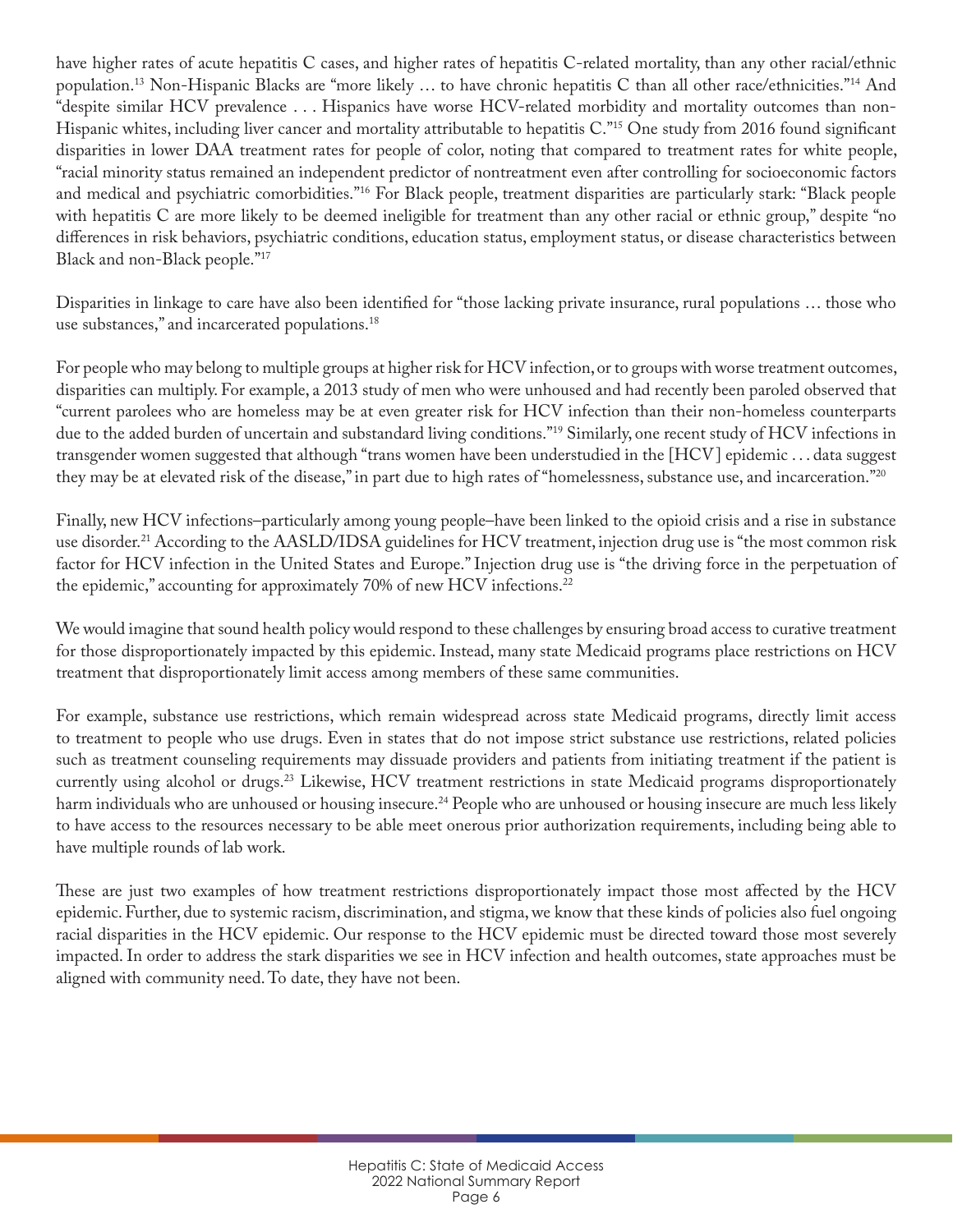## **TRENDS IN ACCESS**

#### **Prior Authorization**



#### **No Prior Authorization for Most Patients (14 States, 27%)**

Alaska, California, Idaho, Indiana, Louisiana, Massachusetts, Michigan, Missouri, New Hampshire, New York, Rhode Island, Virginia, Washington, Wisconsin

#### **Prior Authorization Required (38 States, 73%)**

Alabama, Arizona, Arkansas, Colorado, Connecticut, Delaware, District of Columbia, Florida, Georgia, Hawaii, Illinois, Iowa, Kansas, Kentucky, Maine, Maryland, Minnesota, Mississippi, Montana, Nebraska, Nevada, New Jersey, New Mexico, North Carolina, North Dakota, Ohio, Oklahoma, Oregon, Pennsylvania, Puerto Rico, South Carolina, South Dakota, Tennessee, Texas, Utah, Vermont, West Virginia, Wyoming

To date, 14 states (27%) have removed prior authorization requirements for most patients, greatly expanding access to treatment.

By eliminating prior authorization requirements for treatment-naïve patients, and/or for preferred drug regimens, states can greatly expand access to treatment by reducing the administrative burdens and delays associated with the prior authorization process, streamlining the process for patients and ensuring that more patients remain in care.

Because the removal of prior authorization is relatively new, the advantages or disadvantages of different state approaches to implementing prior authorization removal have yet to be fully understood; this will likely change as more states remove prior authorization and more data becomes available.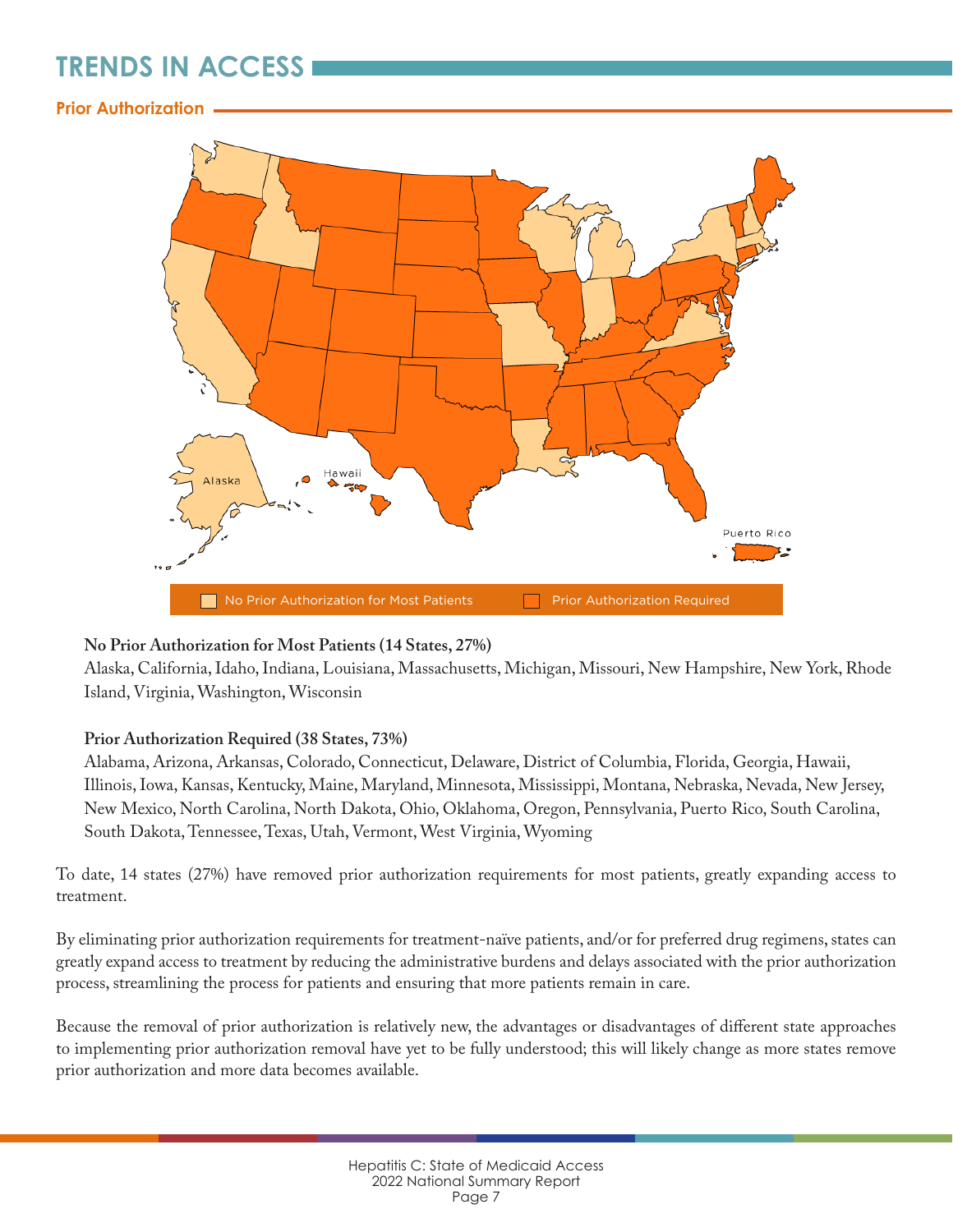

#### **No Fibrosis Restrictions (50 States, 96%)**

Alabama, Alaska, Arizona, California, Colorado, Connecticut, Delaware, District of Columbia, Florida, Georgia, Hawaii, Idaho, Illinois, Indiana, Iowa, Kansas, Kentucky, Louisiana, Maine, Maryland, Massachusetts, Michigan, Minnesota, Mississippi, Missouri, Montana, Nebraska, Nevada, New Hampshire, New Jersey, New Mexico, New York, North Carolina, North Dakota, Ohio, Oklahoma, Oregon, Pennsylvania, Puerto Rico, Rhode Island, South Carolina, Tennessee, Texas, Utah, Vermont, Virginia, Washington, West Virginia, Wisconsin, Wyoming

#### **Fibrosis Restrictions (2 States, 4%)**

Arkansas, South Dakota

In 2014, when treatment restrictions were first tracked, at least 34 states (65%) imposed fibrosis requirements, requiring patients to be extremely ill before they could access treatment; the other 18 states (35%) had unknown restrictions. As of June 2022, all but two states (4%), Arkansas and South Dakota, have completely removed fibrosis restrictions, expanding access to care regardless of disease severity. Arkansas still requires a minimum fibrosis score of F3. South Dakota requires a minimum score of F2.

Restricting access to treatment based on disease severity is contrary to the AASLD/IDSA treatment guidelines and the medical standard of care.<sup>[25](#page-24-0)</sup> Fibrosis restrictions across the country have largely lifted, even in states that still restrict access in other ways. Arkansas and South Dakota must join the rest of the country and take action to eliminate fibrosis restrictions.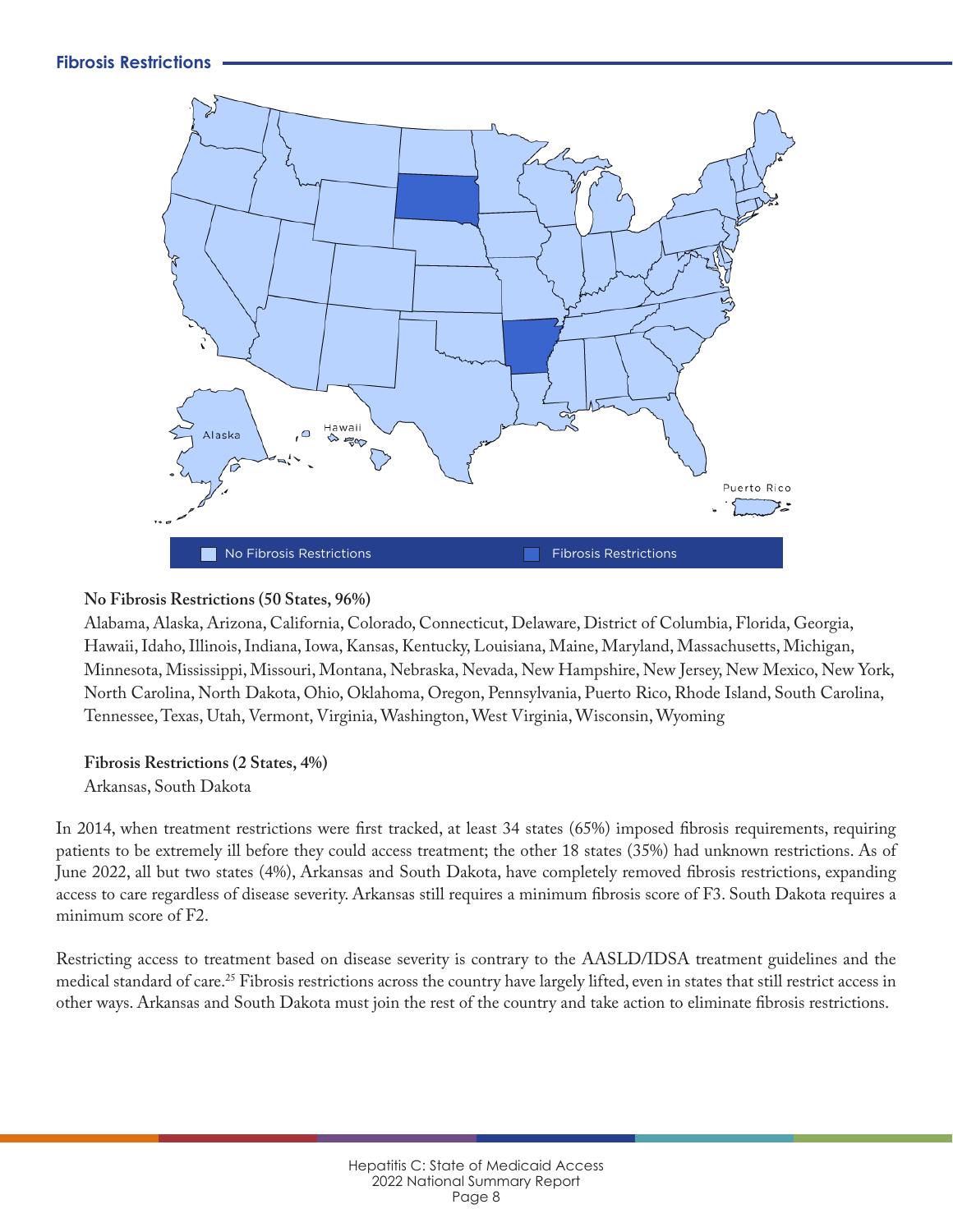#### **Substance Use Restrictions**



#### **No Substance Use Restriction (33 States, 64%)**

Alaska, Arizona, California, Colorado, Connecticut, Florida, Idaho, Indiana, Kansas, Kentucky, Louisiana, Maine, Maryland, Massachusetts, Michigan, Missouri, Nevada, New Hampshire, New Jersey, New Mexico, New York North Carolina, Ohio, Oregon, Pennsylvania, Puerto Rico, Rhode Island, Tennessee, Utah, Vermont, Virginia, Washington, Wisconsin

**Provider Must Address and/or Counsel Patient Regarding Substance Use Issues Prior to Treatment (7 States, 14%)** District of Columbia, Hawaii, Illinois, Montana, Texas, West Virginia, Wyoming†

#### **Substance Use Restriction Prior To or During Treatment, Including Abstinence and Mandatory Enrollment in Substance Use Treatment Program (12 States, 23%)**

Alabama\*†‡, Arkansas\*‡, Delaware‡, Georgia‡, Iowa\*†, Minnesota\*, Mississippi\*†, Nebraska\*†‡, North Dakota\*†‡, Oklahoma‡, South Carolina\*, South Dakota\*

\* Requires a strict period of abstinence prior to treatment.

† Requires drug testing prior to or during treatment.

‡ Requires abstinence and/or enrollment in substance use treatment program during treatment.

State Medicaid programs impose a variety of restrictions related to substance use, including strict periods of abstinence from drugs or alcohol prior to treatment; drug or alcohol screening requirements; required abstinence and/or enrollment in substance use counseling programs during treatment; and requirements that the prescriber counsel the patient regarding substance use issues.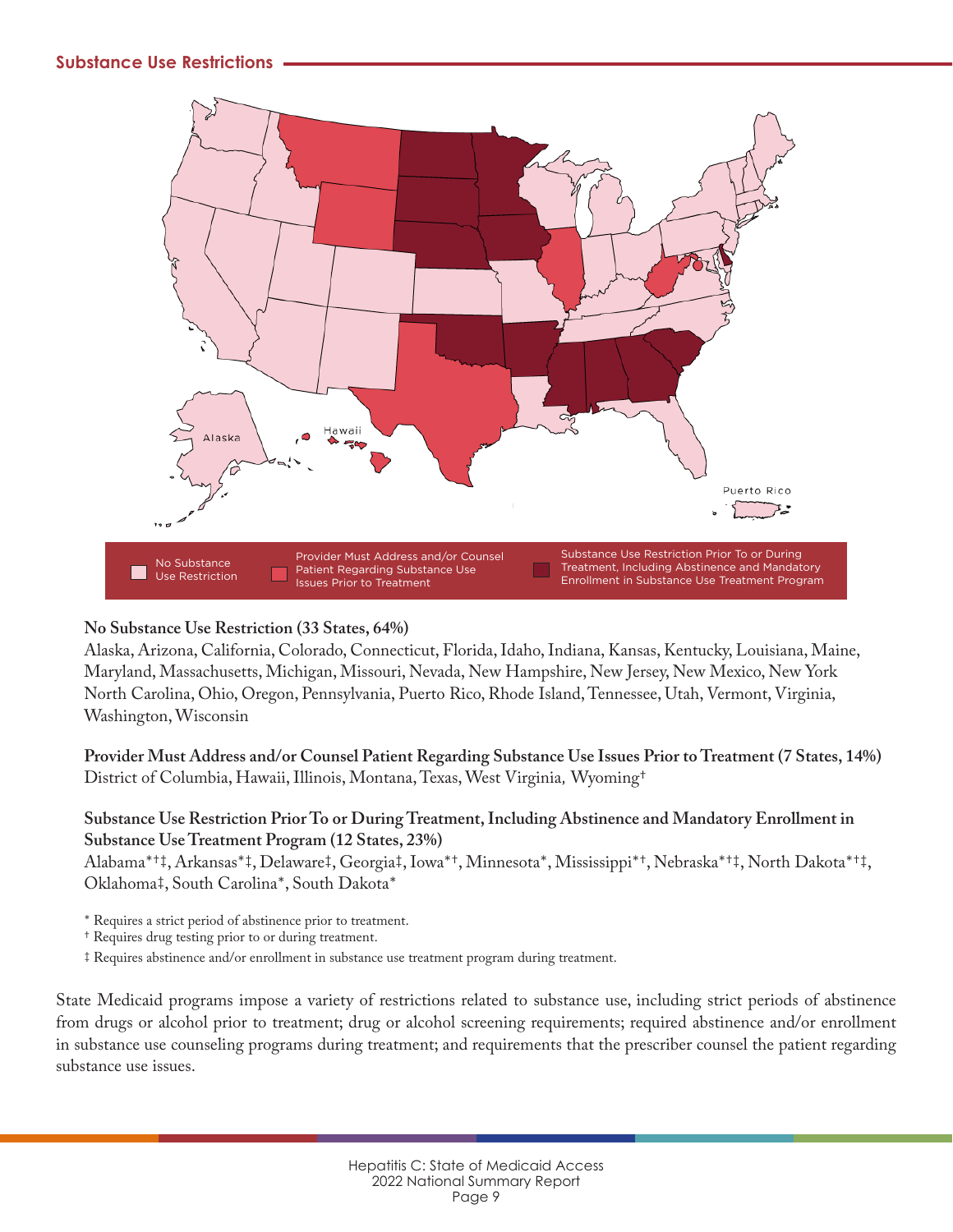In 2014, at least 37 states (71%) imposed some form of substance use restriction, while the other 15 (29%) had unknown requirements. As of June 2022, access has improved: 19 states (36%) still impose substance use restrictions, while 33 states (64%) impose no restrictions. Additionally, although no restrictions to treatment access based on substance use are acceptable or appropriate, the relative severity of sobriety restrictions has also improved. In 2014, 28 states (54%) imposed a required period of sobriety prior to treatment, sometimes requiring patients to remain sober for 12 months before they could access lifesaving treatment. In contrast, as of June 2022, just 9 states (17%) still impose required periods of sobriety prior to treatment.

As of June 2022, 12 states (23%) impose severe restrictions relating to patient substance use. Of the nine state Medicaid programs that require sobriety prior to treatment, some require proof of abstinence via lab result, while others require the prescriber to attest that the patient has been abstinent. For example, North Dakota requires patients with a history of injection drug use to submit "2 drug and alcohol tests, dated at least 3 months apart, with the most current test completed within 30 days," as well as "chart notes documenting that the member has maintained sobriety for the past year or since last substance use treatment program completion."<sup>26</sup> Other states, like South Dakota, do not appear to require the submission of drug screening tests, but do require the prescriber to "attest that the patient is drug and alcohol free for the past 6 months.<sup>[27](#page-24-0)</sup>

Seven states (13%) require the patient to be abstinent during treatment, or to be currently enrolled in a substance use program at the time prior authorization is requested. Of these states, some, like Alabama, Delaware, and North Dakota, require patients to sign consent forms agreeing to remain sober during treatment–and agreeing that "failure" to abide by the terms of the consent form may result in Medicaid terminating their treatment regimen.<sup>28</sup> One state, Nebraska, requires ongoing drug testing "periodically throughout treatment."[29](#page-24-0)

Seven states (13%) have somewhat more lenient substance use restrictions, requiring the prescriber to address ongoing substance use issues with the patient prior to beginning DAA treatment, but without imposing additional barriers to treatment. For example, Illinois requires the prescriber to be "responsible for addressing ongoing misuse of alcohol and/or continued use of illicit IV drugs (if appropriate).<sup>30</sup>

But even these apparently more lenient substance use restrictions must be lifted. Restricting access to DAA treatment based on substance use does not reflect the current standard of medical care.<sup>31</sup> Despite the widespread and erroneous belief that individuals who use drugs are poor candidates for treatment, research shows us that strict abstinence from substances is not necessary for treatment to be successful.<sup>32</sup> To the contrary, when individuals who use drugs are able to access treatment, they demonstrate high rates of sustained virologic response (SVR).<sup>[33](#page-24-0)</sup> In addition to inappropriately delaying care for patients who seek treatment for their HCV, substance use restrictions are rooted in discrimination and stigma, and can have the effect of discouraging patients from seeking care altogether[.34](#page-24-0) Additionally, because HCV transmission has been associated with injection drug use, people who use drugs are the exact category of people who should be targeted for treatment. Research shows that aggressively treating individuals who use drugs is an important tool in eliminating HCV[.35](#page-24-0)

Failure to treat people who use drugs is to the detriment of both the patient and the community. While the majority of states no longer impose substance use restrictions, the remaining 19 states that still do must expand access and remove these unscientific barriers to care.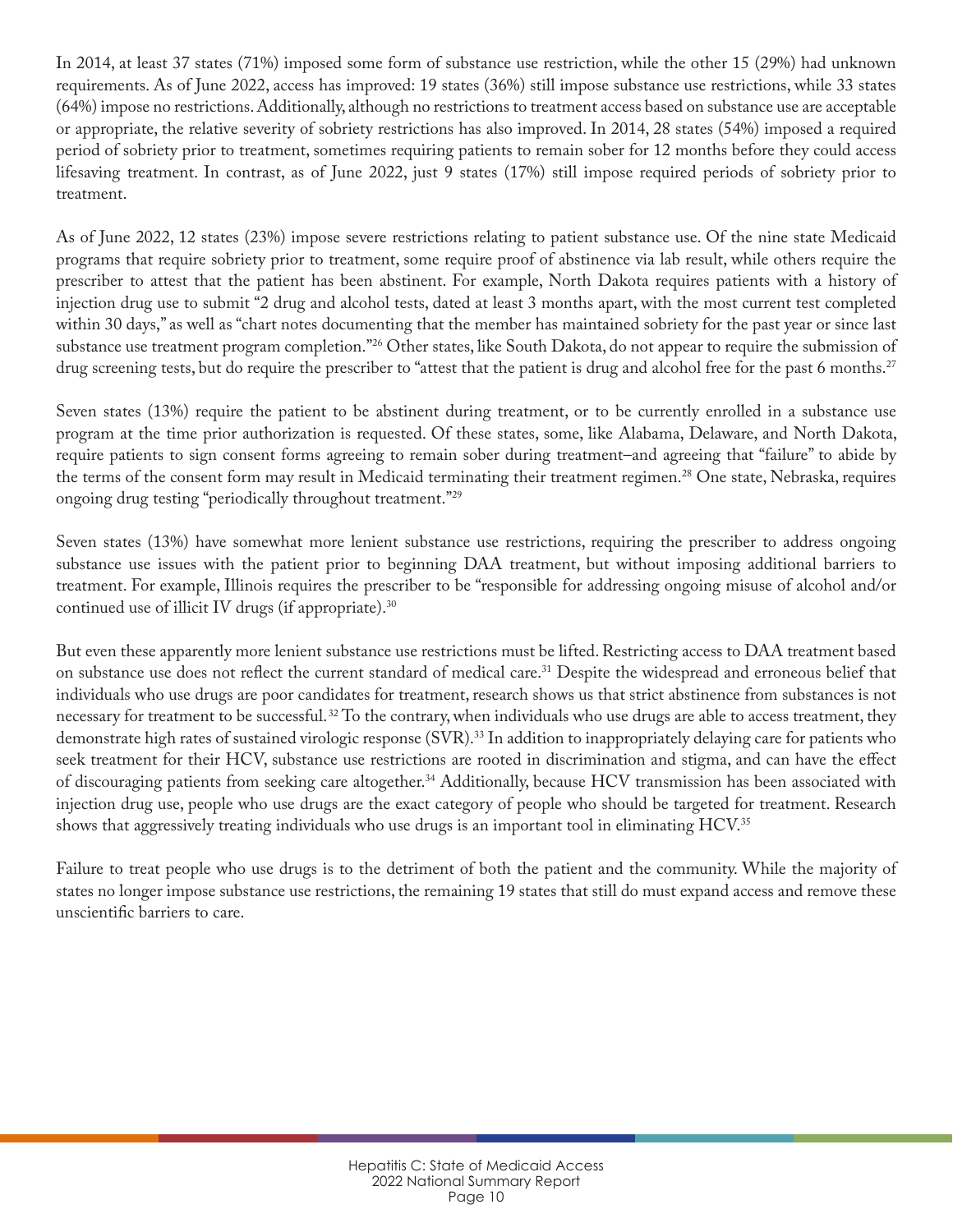

#### **No Prescriber Restriction (40 States, 77%)**

Alabama, Alaska, California, Colorado, Connecticut, Delaware, Florida, Georgia, Idaho, Indiana, Kansas, Kentucky, Louisiana, Maine, Maryland, Massachusetts, Michigan, Minnesota, Missouri, Montana, Nebraska, New Hampshire, New Jersey, New Mexico, New York, North Carolina, North Dakota, Ohio, Oregon, Pennsylvania, Rhode Island, South Dakota, Tennessee, Texas, Vermont, Virginia, Washington, West Virginia, Wisconsin, Wyoming

#### **Prescription By or In Consultation with a Specialist (12 States, 23%)**

Arizona, Arkansas\*, District of Columbia, Hawaii†, Illinois, Iowa, Mississippi, Nevada†, Oklahoma, Puerto Rico†, South Carolina, Utah

\*Requires prescription by a specialist.

†Primary care physicians may prescribe if they undergo additional training and certification.

Medicaid programs sometimes restrict access to HCV treatment by requiring the prescribing provider to be a specialist, consult with a specialist, or complete certain additional certification requirements.

In 2014, 29 states (56%) imposed prescriber restrictions, while 23 states (44%) had unknown requirements. As of June 2022, only 12 states (23%) impose prescriber restrictions. And of the states that still impose prescriber restrictions, only Arkansas still requires a specialist to prescribe. In 8 states (15%), primary care physicians may prescribe if they do so in consultation with a specialist. And in 3 states (6%), primary care physicians may prescribe if they undergo additional training and certification. For example, in Puerto Rico, primary care physicians may prescribe if they are "certified by the Empire Liver Foundation or another comparable entity."[36](#page-24-0)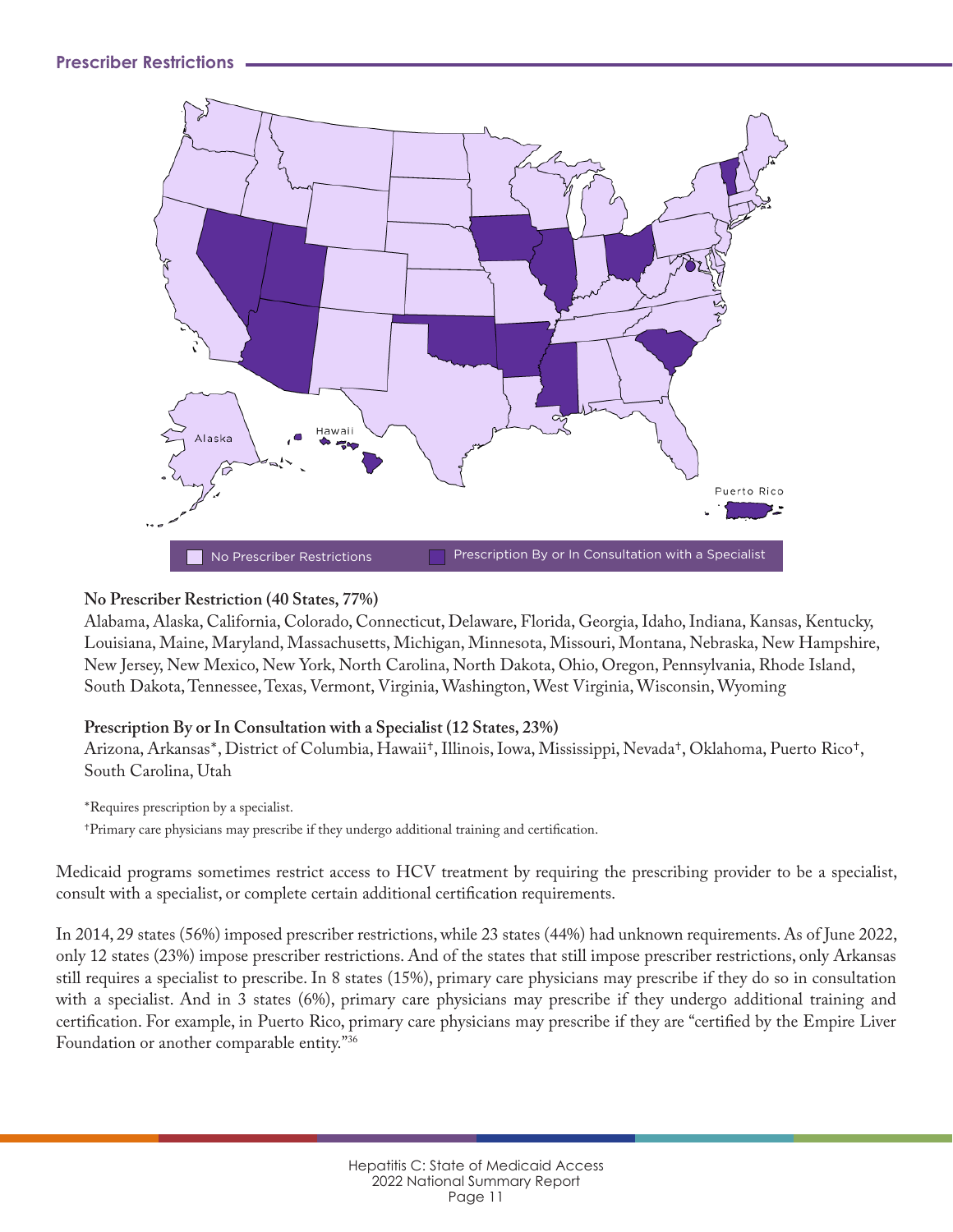Requirements to consult with a specialist or complete additional training may still be onerous for providers, particularly in networks that have a small total number of specialists with limited capacity to consult with other providers. Additionally, prescriber limitations create practical access barriers for people seeking treatment, particularly in rural areas. This can lead to delays in treatment, either because patient need exceeds specialist demand, or because of delays associated with the additional administrative burden to prove a specialist was consulted. States that previously took steps to reduce their prescriber restrictions should further expand treatment by doing away with specialist consultation requirements completely.



#### **Retreatment Restrictions**

#### **No Retreatment Restrictions (29 States, 56%)**

Alaska, Connecticut, Georgia, Hawaii, Idaho, Kansas, Louisiana, Maryland, Massachusetts, Michigan, Minnesota, Mississippi, Missouri, Nevada, New Hampshire, New Jersey, New Mexico, North Carolina, Pennsylvania, Puerto Rico, Rhode Island, South Carolina, South Dakota, Tennessee, Utah, Vermont, Virginia, Washington, Wisconsin

#### **Retreatment Restrictions (23 States, 44%)**

Alabama, Arizona, Arkansas, California, Colorado, Delaware, District of Columbia, Florida, Illinois, Indiana, Iowa, Kentucky, Maine, Montana, Nebraska, New York, North Dakota, Ohio, Oklahoma, Oregon, Texas, West Virginia, Wyoming

Treatment access criteria in state Medicaid programs may vary based on whether a patient is requesting treatment for the first time (treatment-naïve) or whether they are requesting retreatment (treatment-experienced). Individuals may require retreatment if their initial treatment fails or if they become reinfected. In either case, additional treatment may be necessary and appropriate.<sup>37</sup>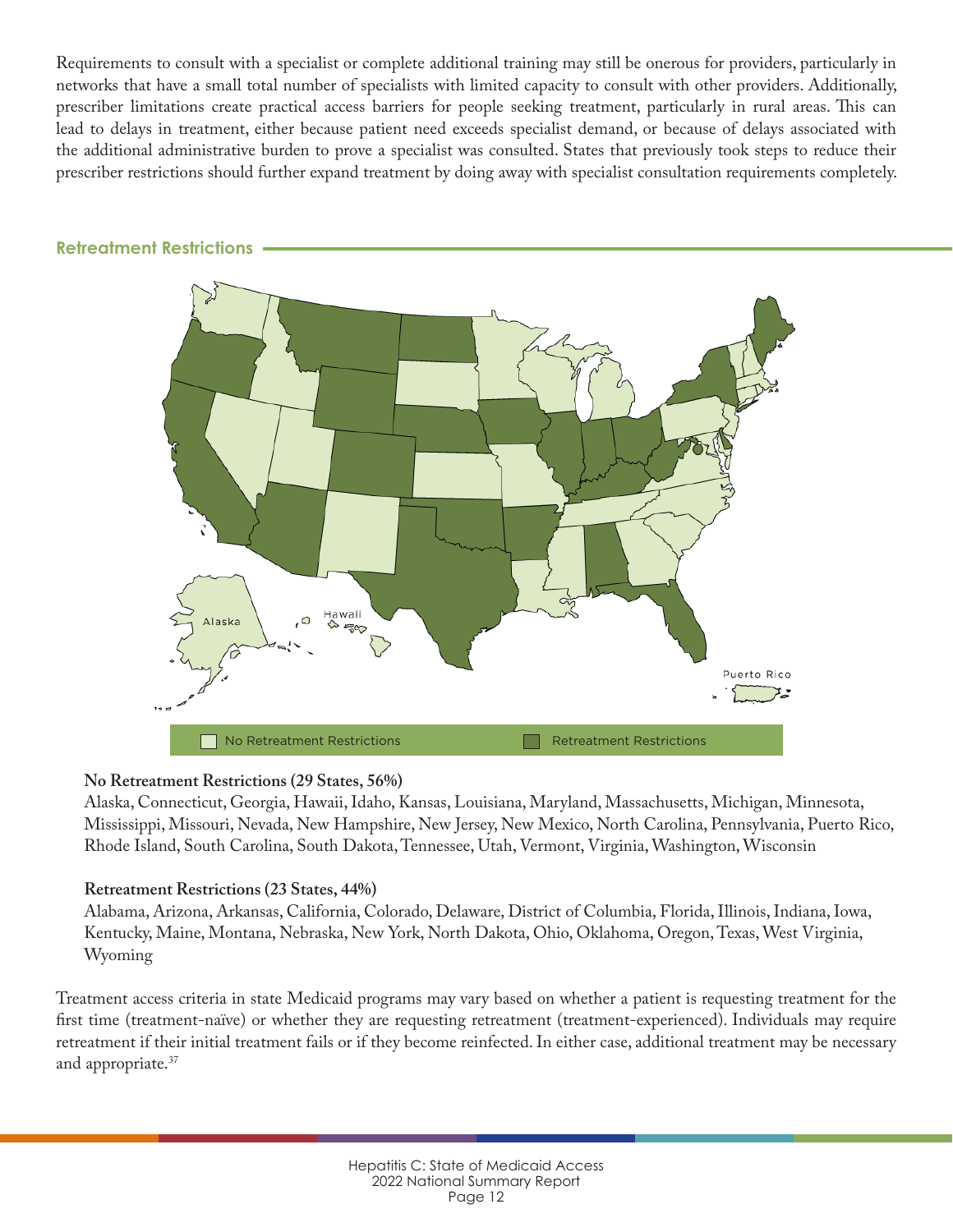However, 23 states (44%) impose more severe restrictions on access to retreatment than they do initial therapy. Some states place annual or lifetime restrictions on treatment. Wyoming, for example, only allows patients one course of treatment over the course of their lifetime.[38](#page-24-0) A number of states also restrict treatment in cases where initial treatment failed due to a lack of adherence, despite the fact that many patients experience serious barriers to adherence for a wide variety of reasons and nevertheless deserve access to care. Arizona is an example of a state that prohibits retreatment specifically in the case of treatment failure due to lack of adherence.<sup>[39](#page-24-0)</sup> Some states, like Colorado, will further explore whether a patient has been adherent to *other* treatment regimens, unrelated to HCV, in determining whether to allow retreatment.<sup>[40](#page-24-0)</sup>

A number of states also impose substance use requirements that they may not otherwise for treatment-naïve patients. For example, although Kentucky does not impose substance use restrictions for treatment-naïve individuals, the state requires that a patient requesting retreatment be evaluated for alcohol and substance use, and if the patient has a history of alcohol or substance use in the previous 6 months, the provider must provide documentation that the patient "has completed or is participating in a recovery program, receiving alcohol or substance abuse counseling services, or seeing an addiction specialist as part of HCV treatment" as well as a urine toxicology screening to confirm that "the patient is not actively participating in illicit substance use or alcohol abuse."<sup>41</sup> Although important changes have been made to improve access to initial treatment, states must take action to eliminate unnecessary restrictions in retreatment, to ensure full access to care.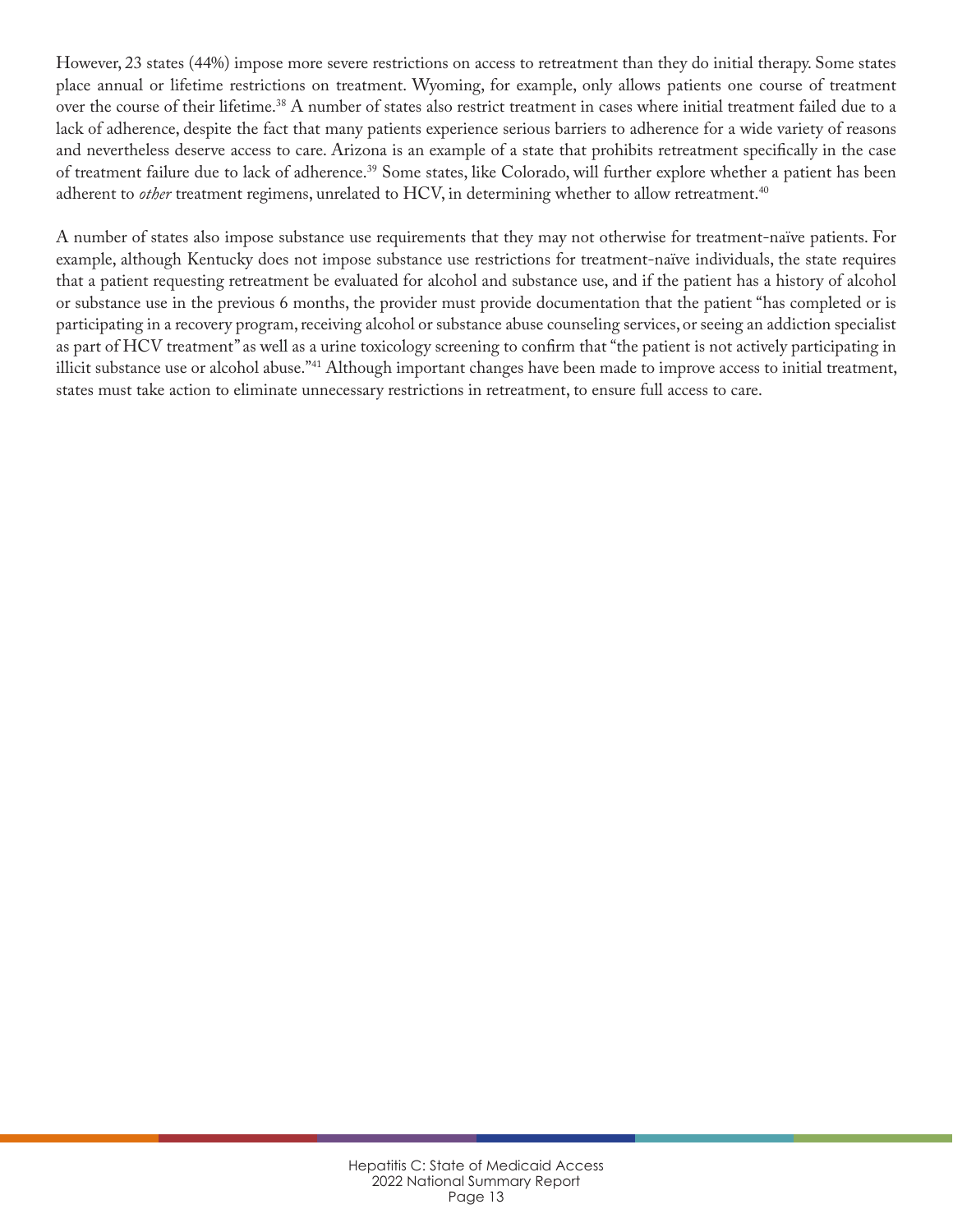

#### **No Additional Restrictions in Managed Care (33 States, 64%)**

Alabama\*, Alaska\*, Arkansas, California†, Connecticut\*, Florida, Idaho\*, Indiana†, Iowa, Kansas, Kentucky, Louisiana†, Maine\*, Michigan†, Minnesota, Mississippi, Missouri†, Montana\*, North Carolina, North Dakota, Oklahoma, Pennsylvania, Puerto Rico, Rhode Island, South Carolina, South Dakota\*, Tennessee, Texas, Vermont, Washington†, West Virginia, Wisconsin, Wyoming

#### **Additional Restrictions and/or Lack of Transparency in Managed Care (19 States, 37%)**

Arizona, Colorado, Delaware, District of Columbia, Georgia, Hawaii, Illinois, Maryland, Massachusetts, Nebraska, Nevada, New Hampshire, New Jersey, New Mexico, New York, Ohio, Oregon, Utah, Virginia

\*State does not contract with MCOs

†HCV treatment or all pharmacy benefits carved out of managed care

State Medicaid programs are responsible for setting standards for who is eligible for treatment under which circumstances. However, many states contract with MCOs and other types of private contractors to help administer benefits to some or all of their beneficiaries. As of 2019, about 70% of all Medicaid enrollees were enrolled in an MCO.<sup>42</sup> Federal regulations require that MCOs provide services in the "amount, duration, and scope" that they are provided in fee-for-service (FFS),<sup>43</sup> and that they may not deny services or reduce the amount, duration, or scope of those services because of an illness or condition that a beneficiary might have.<sup>44</sup> Unfortunately, many MCOs do set more restrictive criteria for accessing HCV treatment than their FFS programs. This can create serious barriers to access for individuals enrolled in those programs.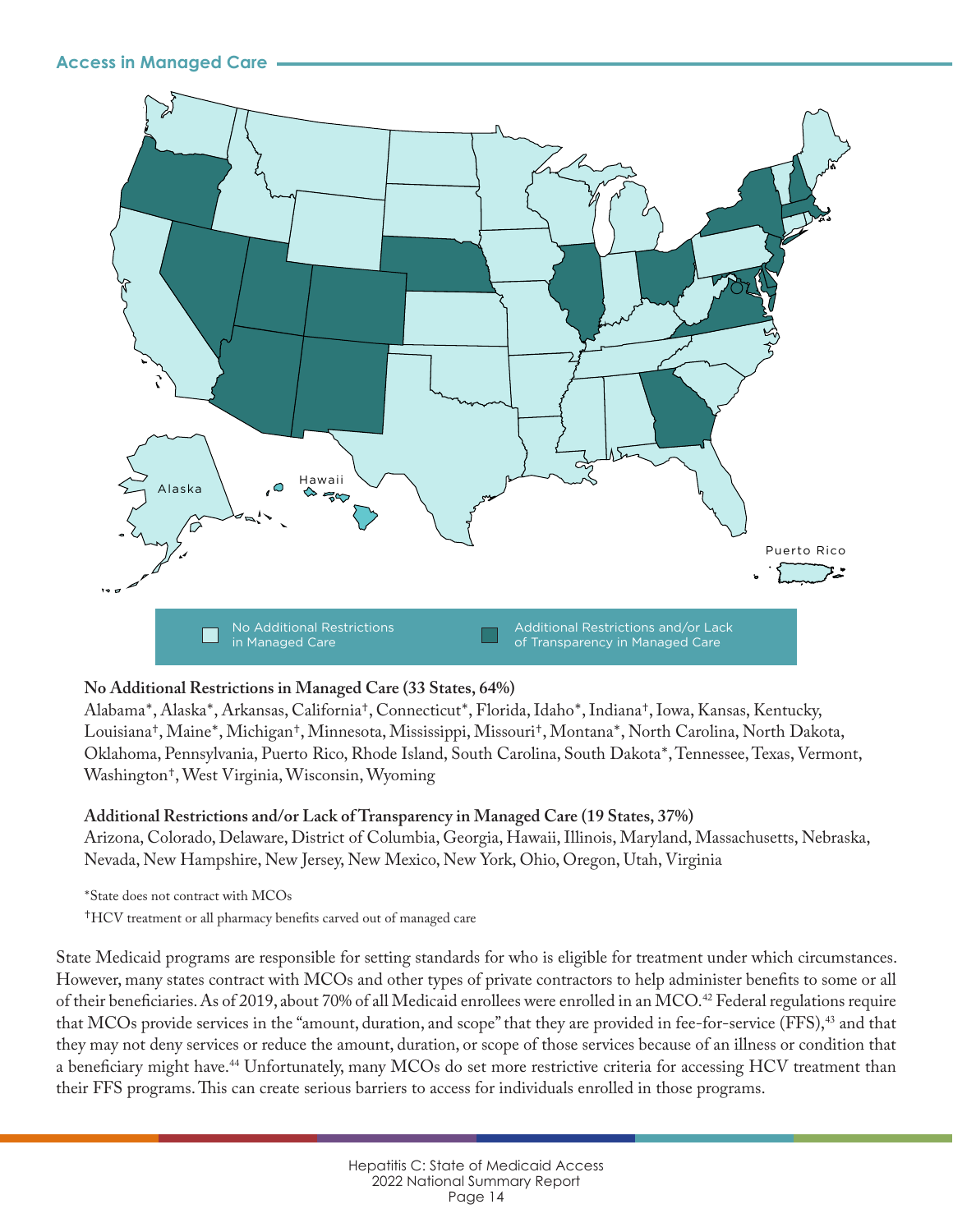As of the publication of this report, 19 states (37%) have at least one MCO that imposes more severe restrictions than the state FFS program, or at least one MCO that does not make its criteria public. For example, although New Jersey's FFS program does not impose substance use requirements, WellCare, one of the state's MCOs, requires urine toxicology screening during treatment and recommends that "[p]atients with active substance or alcohol use disorders should be considered for therapy on a case-by-case basis.["45](#page-25-0) Similarly, although New York FFS has removed prior authorization for treatment-naïve individuals prescribed preferred regimens, Visiting Nurse Service of New York Choice Health Plan requires prior authorization for all patients, including a requirement that a prescription be written by or in consultation with a specialist.<sup>46</sup> Additionally, although states like Nebraska and Nevada appear to have parity between FFS and the MCOs for which clinical criteria are available, two out of three MCOs in Nebraska, Healthy Blue and UnitedHealthcare, do not publish clinical criteria.<sup>47</sup> Similarly, two out of four MCOs in Nevada, Health Plan of Nevada and SilverSummit, do not publish their clinical criteria.<sup>[48](#page-25-0)</sup>

The positive news is that most states do not have more restrictive criteria in their MCO programs (33 states, 64%). This is due to a few factors. First, a number of states do not contract with MCOs and only operate a FFS program. Additionally, a number of states "carve out" HCV treatment from their managed care programs, or carve out pharmacy benefits entirely. For example, beginning in 2022, California decided to administer all pharmacy benefits through a centralized system with a standardized set of clinical criteria, for both FFS and MCO beneficiaries.<sup>49</sup> Finally, some states mandate that all MCOs apply the same prior authorization forms and clinical criteria when approving HCV treatments. For example, after significant patient and provider advocacy, Massachusetts Medicaid issued a bulletin requiring all MCOs to apply the FFS utilization management criteria.<sup>50</sup> Massachusetts and other states who ensure parity between MCOs and FFS provide an important model for other states. More states must leverage their contracts with MCOs to appropriately enforce federal regulatory requirements and ensure equal access to all Medicaid beneficiaries in their programs.

## Additional Treatment Restrictions

#### **Genotype Documentation (27 States, 52%)**

Alabama, Arizona, Arkansas, Connecticut, Delaware, District of Columbia, Florida, Iowa, Kansas, Maryland, Minnesota, Mississippi, Nebraska, Nevada, New Mexico, North Dakota, Ohio, Oklahoma, Puerto Rico, South Carolina, South Dakota, Tennessee, Texas, Utah, Vermont, West Virginia, Wyoming

#### **Chronic Infection Documentation (15 States, 29%)**

Arizona, Connecticut, Georgia, Hawaii, Illinois, Iowa, Kentucky, Maine, Maryland, Nevada, North Carolina, North Dakota, Oklahoma, Oregon, Tennessee

#### **Time-Based Lab Values (20 States, 39%)**

Arizona, Florida, Hawaii, Illinois, Iowa, Kentucky, Maryland, Minnesota, Mississippi, Nebraska, New Mexico, North Carolina, North Dakota, Ohio, Oklahoma, Puerto Rico, South Carolina, Texas, Vermont, West Virginia

#### **Adherence Requirement (23 States, 44%)**

Alabama\*, Alaska\*, Arizona, Arkansas\*, California\*, Colorado, Delaware\*, District of Columbia\*, Hawaii\*, Illinois\*, Kansas, Maryland, Montana, Nebraska, New Mexico, North Dakota, Ohio, Oklahoma\*, Oregon, Puerto Rico, South Carolina\*, Texas\*, Wyoming

\*State explicitly limits treatment access as a result of poor adherence.

#### **Barriers to Replacing Lost/Stolen Medication (9 States, 17%)**

Alaska, Arizona, California, Connecticut, District of Columbia, Florida, Iowa, Nebraska, Texas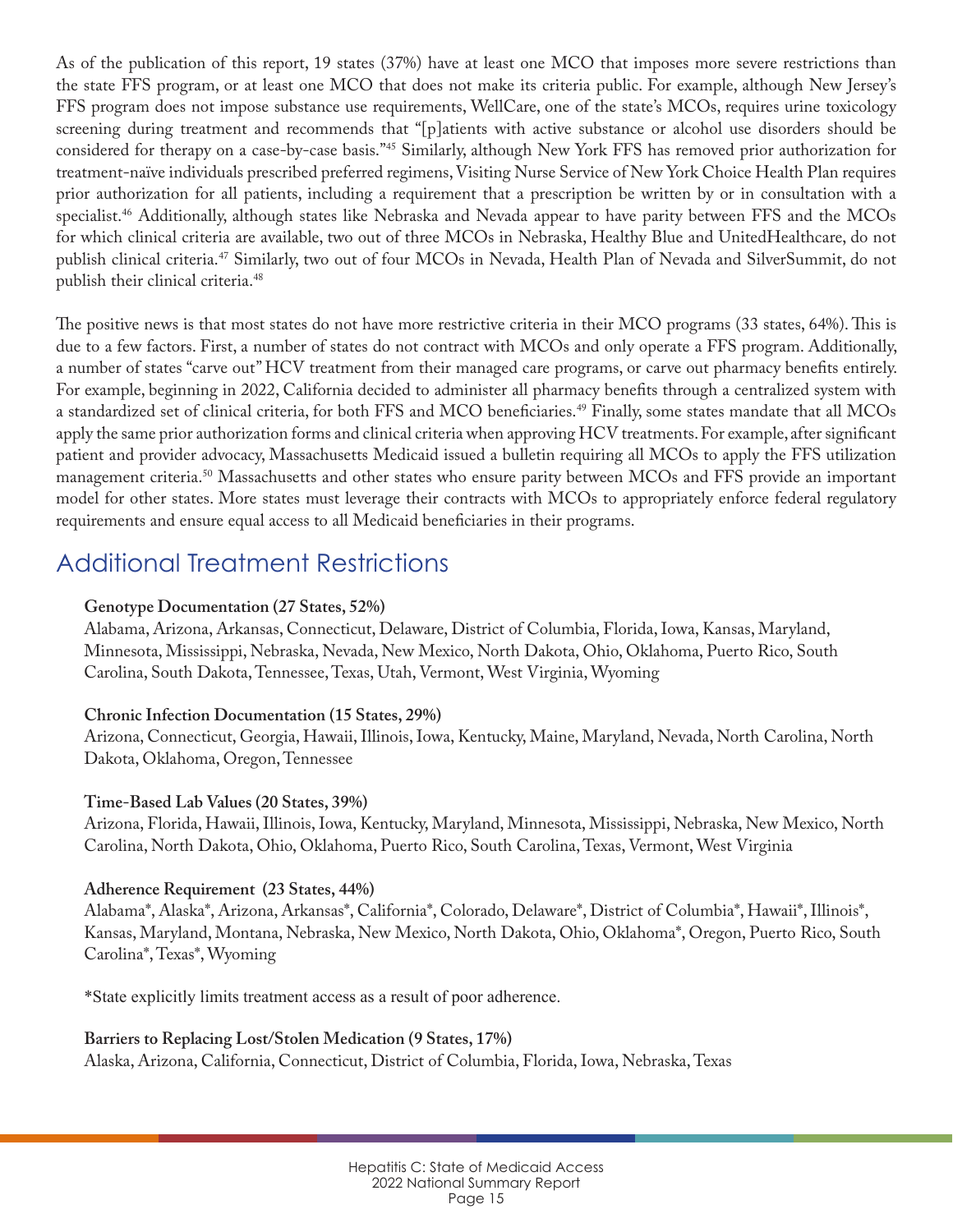In addition to the categories described thus far in this report, many states also impose additional barriers to HCV treatment access. Some of these barriers are process barriers, such as documentation requirements. Requirements that prescribers document genotype (27 states, 52%) or chronic infection (15 states, 29%) during the prior authorization process –which are not necessary to begin treatment<sup>51</sup>–may cause unnecessary delays in treatment initiation. Such delays can result in more patients lost to follow up. Similarly, requirements that reported laboratory values be taken within a specific amount of time prior to the submission of a prior authorization request (20 states, 39%) can create months-long delays when patients are required to retake tests. All of these requirements pose particular risks for individuals who may have trouble attending numerous medical appointments or who have transportation issues, including people with substance use disorder and people who are unhoused.

Several states (23, 44%) inquire as to a patient's ability to adhere to treatment as part of the prior authorization process. For example, the District of Columbia requires providers to attest whether a patient "has a history of adherence problem to any prior therapy,"<sup>[52](#page-25-0)</sup> while North Dakota asks about a patient's history of missed medical appointments and/or medication fills[.53](#page-25-0) Other states, like Wyoming, note that "non-compliance with the prescribed Hepatitis C regimen may put the client in jeopardy for denial of coverage in the future."[54](#page-25-0) Some states will even withhold access during an ongoing course of treatment in the case that a patient is deemed non-adherent (7 states, 13%) or their medication is lost or stolen (9 states, 17%). As explained elsewhere in this report, some patients may experience personal challenges that make adherence particularly difficult. Further, research shows that even low adherence to a DAA treatment regimen can lead to a high likelihood of cure[.55](#page-25-0) Individuals who are unhoused or have unstable housing may be at higher risk of having medication lost or stolen. Instead of restricting access under these circumstances, state Medicaid programs should consider how to support patients to address social and economic barriers to adherence and complete their course of treatment.

States should consider how all aspects of their HCV treatment policy may inappropriately limit access to treatment. Hopefully, as more states move toward removing prior authorization for preferred regimens, some of these barriers will be eliminated as well. However, each state must continue to consider their HCV treatment policies holistically, with patient needs and opportunities for access in mind.

## **CONCLUSION**

In evaluating each restriction category across all 50 states, the District of Columbia, and Puerto Rico, a few important trends emerge.

First, prior authorization removal offers an exciting opportunity for state Medicaid programs to increase HCV treatment access in a profound way, and states are beginning to adopt this important policy reform. Removing prior authorization is the most straightforward and impactful way to eliminate treatment access restrictions. Twenty-seven percent of states have now removed prior authorization for preferred regimens, and given the current trend, it appears likely that additional states will continue to consider and implement this approach.

Second, substantial progress has been made since 2014 in reducing the number of states that impose fibrosis, substance use, and prescriber restrictions on HCV treatment access. At this time, only two states impose fibrosis requirements, compared to 34 in 2014. Twelve states currently have some kind of prescriber requirement, compared to 29 in 2014. Nineteen states impose substance use restrictions of some kind including 12 that require abstinence from substance use or enrollment in a drug treatment program, compared to 28 that required sobriety in 2014. These changes have improved access to treatment for thousands of people living with HCV.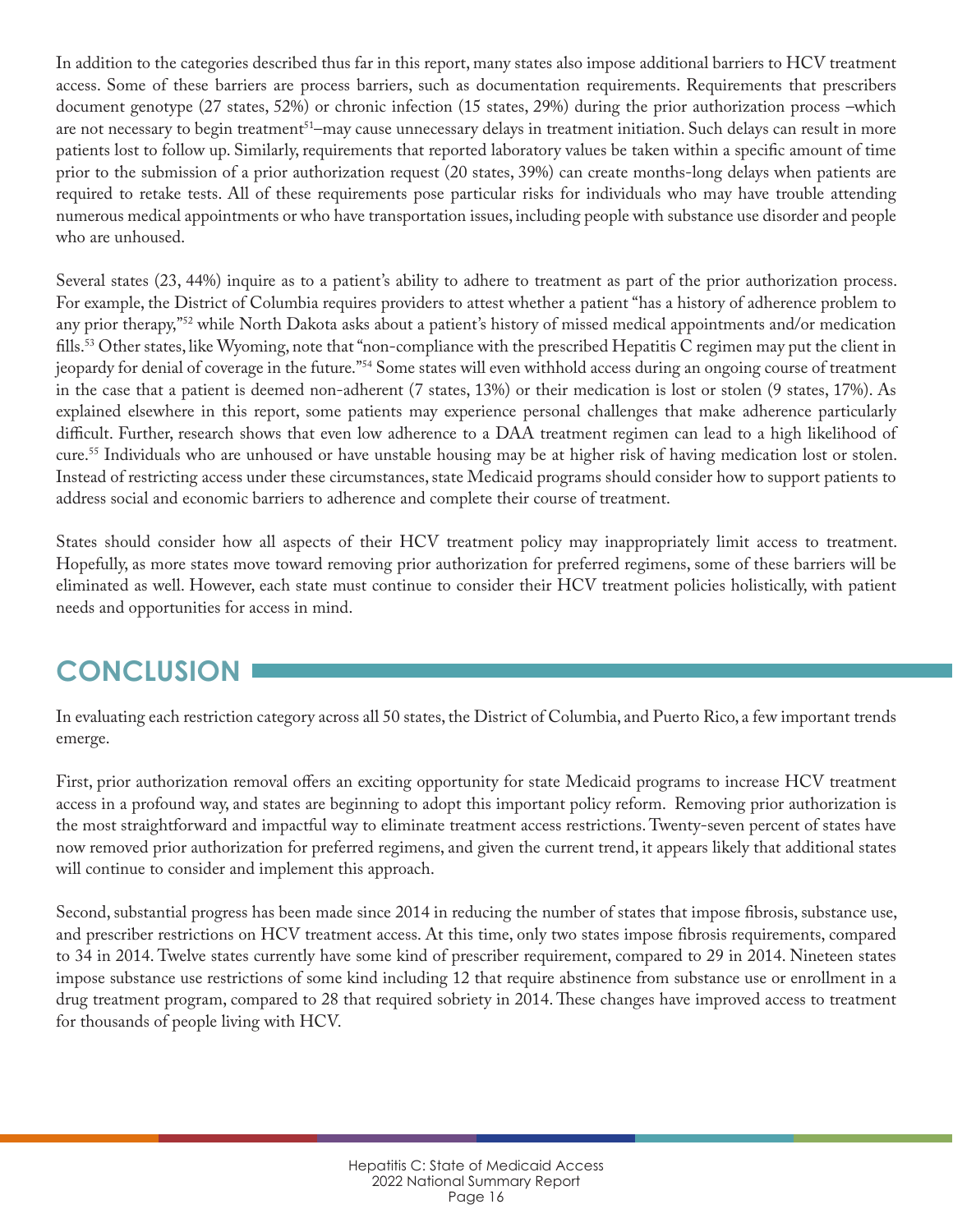Third, although progress has been made, it is clear that there is still much work to be done. Sobriety requirements remain prevalent and discriminate against individuals who use drugs, despite the fact that these same individuals are at significantly higher risk of acquiring HCV. MCO treatment access policies are frequently misaligned with their state FFS programs, to the detriment of patients. Further, this analysis shows that we must consider how to address other barriers to treatment access. Although states are opening up access for treatment-naïve patients on preferred regimens, restrictions on retreatment remain widespread and are frequently discriminatory and rooted in stigma. Unnecessary administrative barriers lead to missed treatment opportunities.

Moving forward, we must build on the progress that has been made and ensure that these kinds of restrictions are eliminated across all Medicaid programs, with the goal of removing prior authorization restrictions for HCV treatment on a wide scale. In order to achieve this goal, advocates must hold state and federal regulators accountable for ensuring that people living with HCV have access to treatment in a manner that is consistent with established treatment guidelines and best practices. With the availability of life-saving treatment for HCV, policymakers and advocates must push to eliminate unnecessary, discriminatory, and illegal barriers to care and help ensure that all Medicaid beneficiaries living with HCV can access the care that they need.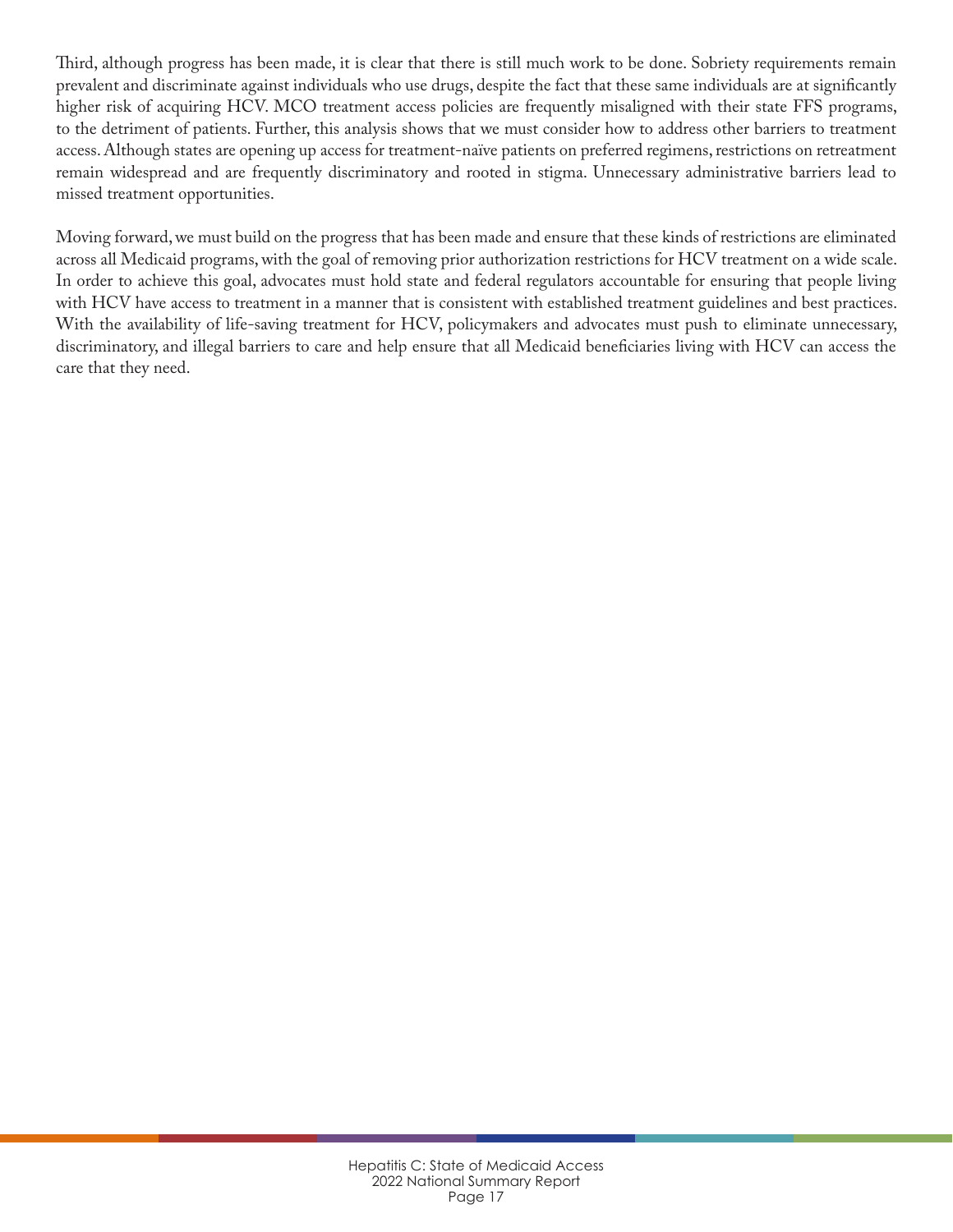## **STATES WITH FIBROSIS RESTRICTIONS IN 2014 AND 2022**



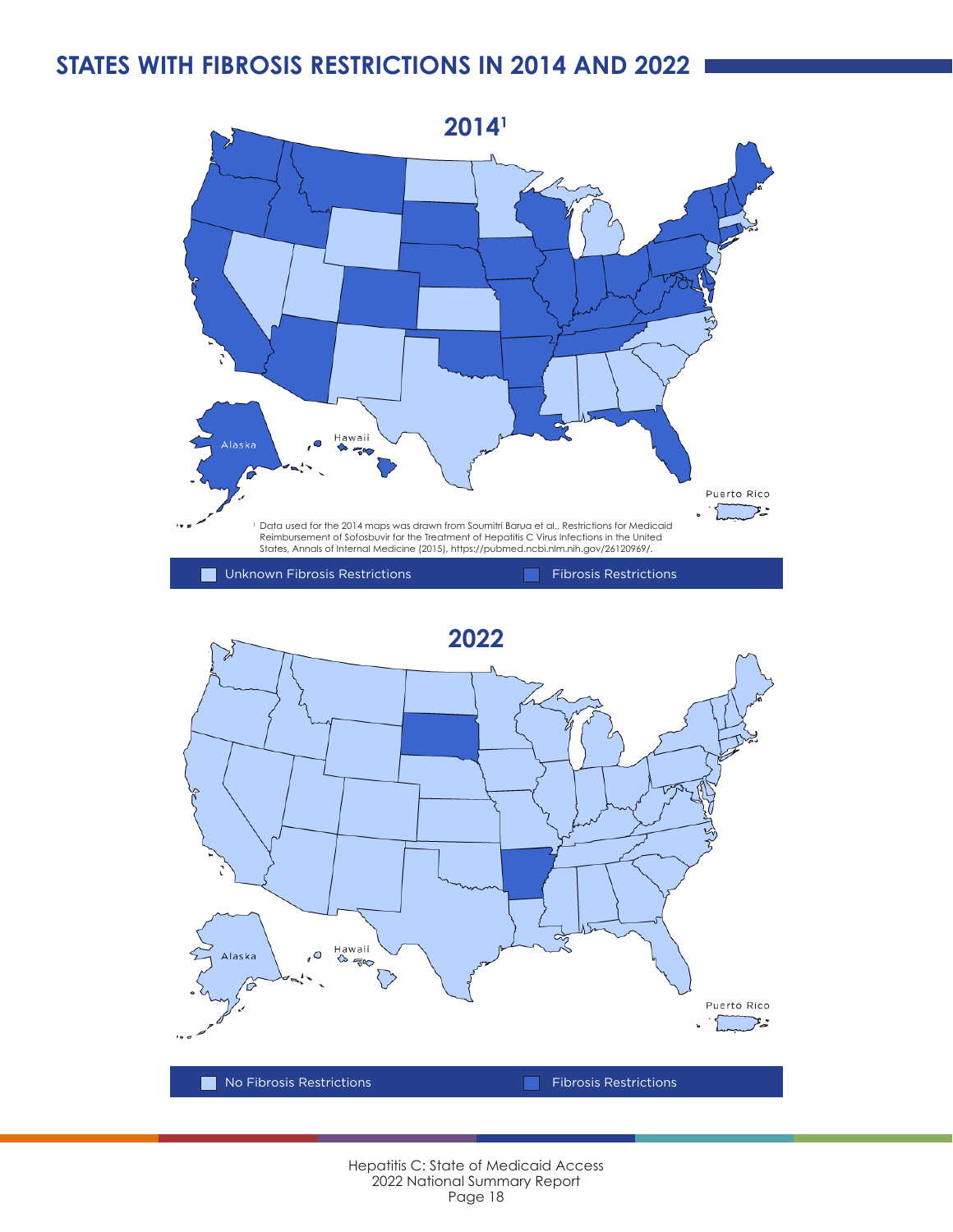## **STATES WITH SUBSTANCE USE RESTRICTIONS IN 2014 AND 2022**



| Unknown Substance Use Restrictions | Substance Use Restrictions |
|------------------------------------|----------------------------|
|                                    |                            |

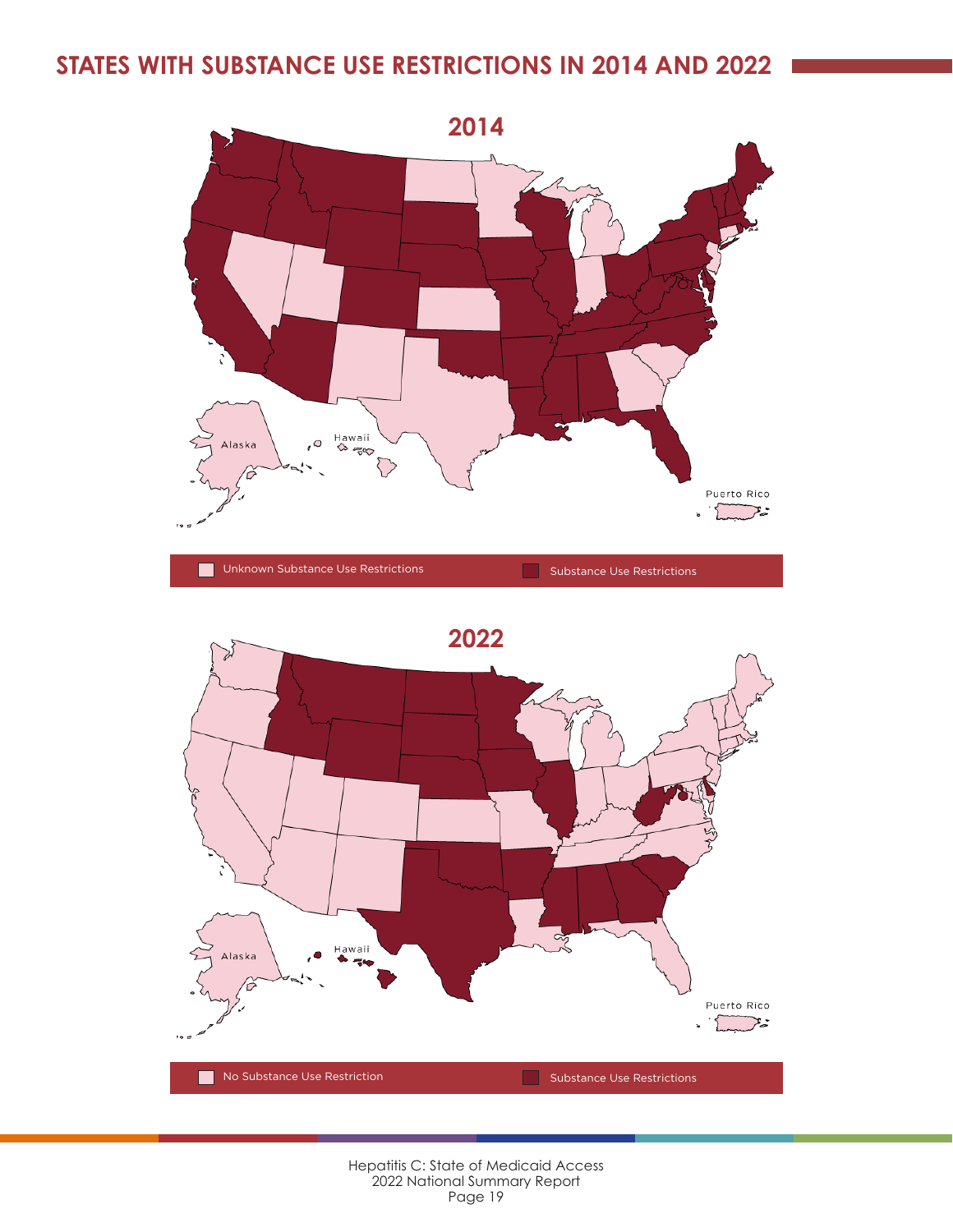## **STATES WITH PRESCRIBER RESTRICTIONS IN 2014 AND 2022**



Unkown Prescriber Restrictions Prescription Restrictions



#### Hepatitis C: State of Medicaid Access 2022 National Summary Report Page 20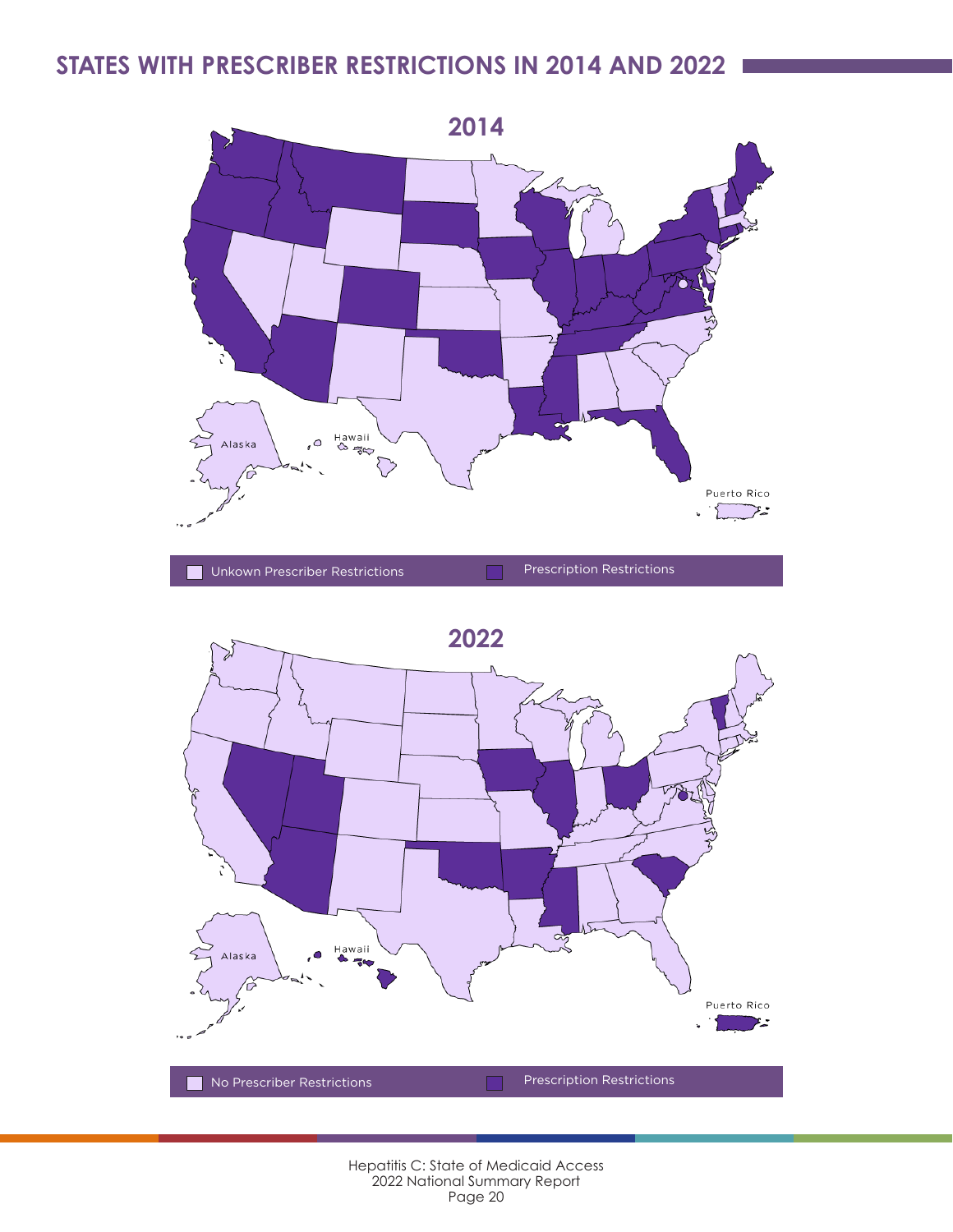## <span id="page-23-0"></span>**Endnotes**

- <sup>1</sup> Centers for Medicare and Medicaid Services, "Assuring Medicaid Beneficiaries Access to Hepatitis C (HCV) Drugs (Release No. 172)," Nov. 5, 2015, https://www.medicaid.gov/medicaid-chip-program-information/by-topics/prescription-drugs/downloads/rxreleases/state-releases/state-rel-172.pdf [https://perma.cc/H77T-68EB].
- <sup>2</sup> American Association for the Study of Liver Diseases & Infectious Diseases Society of America [hereinafter AASLD & IDSA],
- HCV Guidance: Recommendations for Testing, Managing, and Treating Hepatitis C, https://www.hcvguidelines.org. 3 Department of Health and Human Services [hereinafter HHS], Viral Hepatitis National Strategic Plan: A Roadmap to Elimination for the United States 2021-2025 at 31, https://www.hhs.gov/sites/default/files/Viral-Hepatitis-National-Strategic-Plan-2021-2025.pdf [https://perma.cc/3JWF-AT5J] (describing "priority populations" in the viral hepatitis epidemic that "bear a disproportionately higher burden of infection and disease").
- $\frac{4}{5}$  Id.
- <sup>5</sup> Kimberly Page et al., *HCV Screening in a Cohort of HIV Infected and Uninfected Homeless and Marginally Housed Women in San Francisco, California*, BMC Public Health (Feb. 2017), https://bmcpublichealth.biomedcentral.com/articles/10.1186/s12889-017- 4102-5; see also Heather Bradley et al., *Hepatitis C Virus Prevalence in 50 U.S. States and D.C. by Sex, Birth Cohort, and Race: 2013- 2016*, Hepatology Communications (March 2020), https://aasldpubs.onlinelibrary.wiley.com/doi/epdf/10.1002/hep4.1457.
- <sup>6</sup> Soumitri Barua et al., *Restrictions for Medicaid Reimbursement of Sofosbuvir for the Treatment of Hepatitis C Virus Infections in the United States*, Annals of Internal Medicine (2015), https://pubmed.ncbi.nlm.nih.gov/26120969/.
- <sup>7</sup> Hepatitis C: State of Medicaid Access, January 2022 Report, https://stateofhepc.org/wp-content/uploads/2022/01/HCV\_Stateof-Medicaid-Access\_Jan-2022\_v2.pdf.
- <sup>8</sup> Survey respondents were asked to self-identify with one of six categories, and responded as follows: Advocate (n=29); Clinical provider or other health care team member (n=144); Government staff (n=63); Pharmaceutical company staff (n=7); Personally impacted (n=16); None of the above (n=16).
- <sup>9</sup> Letter to Marylou Sudders, Secretary of Massachusetts Executive Office of Health and Human Services, June 27, 2017, https:// www.vpi.org/wp-content/uploads/2017/03/EndHepCMA-Coalition-Letter-to-EOHHS-Specialty-Pharmacies.pdf [https:// perma.cc/2QDZ-4NYP].
- <sup>10</sup> One way for state Medicaid programs to mitigate these concerns may be to consider carving out HCV medications, requiring MCOs to bill through FFS.
- <sup>11</sup> Kaiser Family Foundations, "State Medicaid Prescription Limits," Jul. 1, 2019, https://www.kff.org/other/state-indicator/statemedicaid-prescription-limits/?currentTimeframe=0&sortModel=%7B%22colId%22:%22Location%22,%22sort%22:%22asc%22% 7D.
- <sup>12</sup> HHS, Viral Hepatitis National Strategic Plan, supra note 3 at 31.<br><sup>13</sup> HHS, Viral Hepatitic National Strategic Plan, supra note 3 at 33.
- <sup>13</sup> HHS, Viral Hepatitis National Strategic Plan, supra note 3 at 33.
- $14$  Id.<br> $15$  H<sub>o</sub>
- <sup>15</sup> Heather Bradley et al., *Hepatitis C Virus Prevalence in 50 U.S. States and D.C. by Sex, Birth Cohort, and Race: 2013-2016*, supra note 5.
- <sup>16</sup> Philip Vutien et al., *Racial Disparities in Treatment Rates for Chronic Hepatitis C*, Medicine (May 2016), https://journals.lww.com/ md-journal/fulltext/2016/05310/racial\_disparities\_in\_treatment\_rates\_for\_chronic.12.aspx.
- <sup>17</sup> James Myhre & Dennis Sifris, *Racial Disparities in Hepatitis C Treatment Eligibility*, Verywell Health (Mar. 30, 2022), https:// www.verywellhealth.com/racial-disparities-in-hepatitis-c-treatment-eligibility-5218926; see also Omar T. Simms et al., *Racial Disparities in Hepatitis C Treatment Eligibility*, Annals of Hepatology ( Jul.-Aug. 2017), https://reader.elsevier.com/reader/sd/pii/ S1665268119310890?token=B03815A8523249DCEA7F22B97A561E7F86352737C0E42EDF2FE5F7A154ABBA45E8572E D39B9C98366B0A2F920D0F7571&originRegion=us-east-1&originCreation=20220516180844.
- <sup>18</sup> Jacqueline E. Sherbuk et al., *Disparities in Hepatitis C Linkage to Care in the Direct Acting Antiviral Era: Findings from a Referral Clinic With an Embedded Nurse Navigator Model*, Public Health (Nov. 2019), https://www.frontiersin.org/articles/10.3389/ fpubh.2019.00362/full.
- <sup>19</sup> Philip Vutien et al., *Racial Disparities in Treatment Rates for Chronic Hepatitis C*, supra note 16.
- <sup>20</sup> Christopher J. Hernandez et al., *High Hepatitis C Virus Seropositivity, Viremia, and Associated Risk Factors Among Trans Women Living in San Francisco[,](https://www.tandfonline.com/doi/full/10.1080/09540121.2020.1739204) California*, Plos One (Mar. 2021), https://journals.plos.org/plosone/article?id=10.1371/journal. pone.0249219; see also Philip Vutien et al., *Racial Disparities in Treatment Rates for Chronic Hepatitis C*, supra note 16.
- <sup>21</sup> Ronald O. Valdiserri, *What's A Syndemic? Hepatitis C Among Injection Drug Users Is An Urgent Example*, Health Affairs (Apr. 12, 2021), https://www.healthaffairs.org/do/10.1377/forefront.20210407.8040/full/.
- <sup>22</sup> See AASLD & IDSA, "Key Populations: Identification and Management of HCV in People Who Inject Drugs," https://www. hcvguidelines.org/unique-populations/pwid.
- <sup>23</sup> For example, research shows that people who inject drugs are likely to experience discrimination in health care settings as a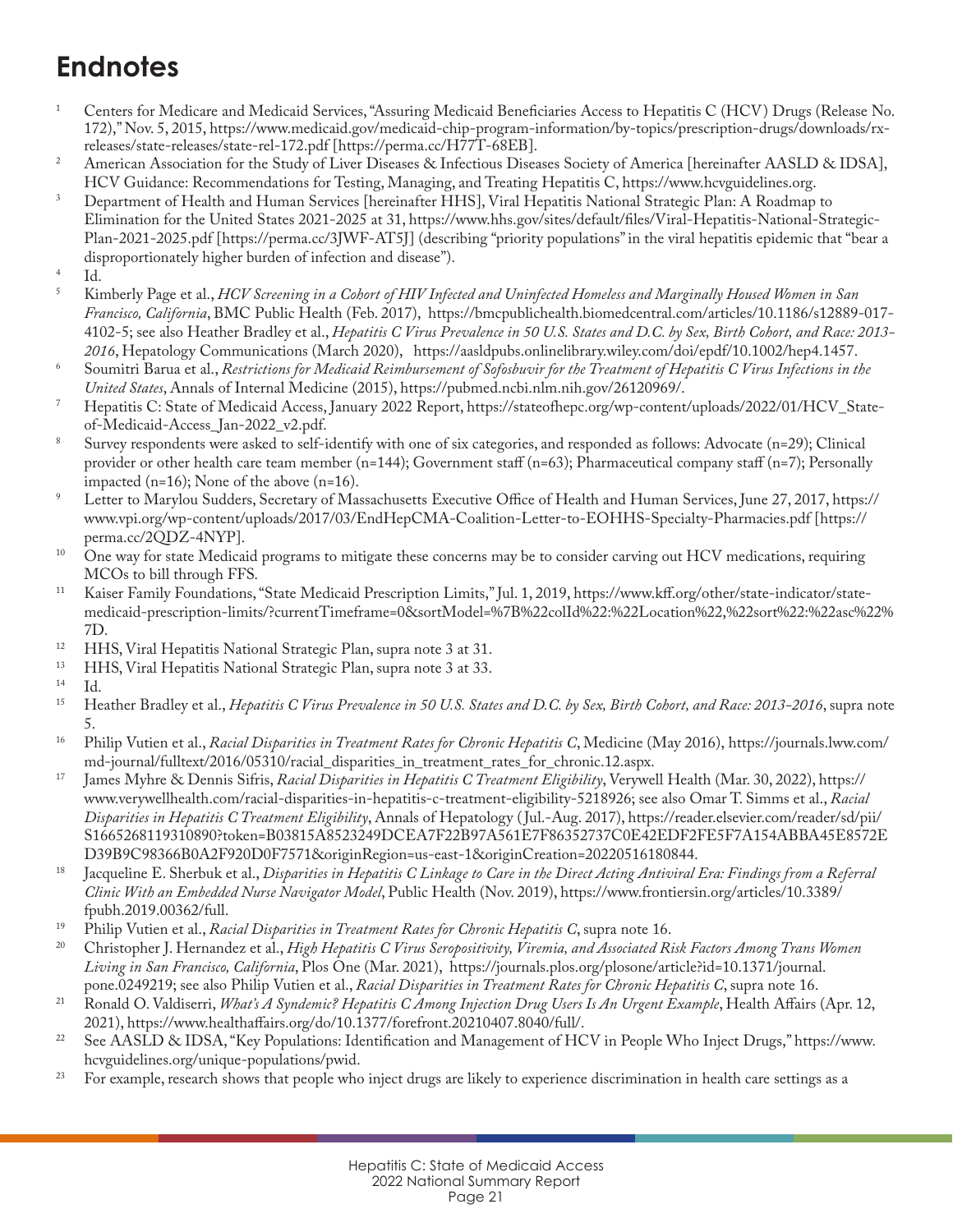<span id="page-24-0"></span>result of their injection drug use status, including through lower quality care. Requirements that providers assess for and identify people who use drugs may thereby lead to those individuals to experience discrimination and stigma and dissuade providers from engaging in treatment opportunities with them. See Brandon Muncan et al., *"They Look at Us Like Junkies": Influences of Drug Use Stigma on the Healthcare Engagement of People Who Inject Drugs in New York City*, Harm Reduction Journal ( Jul. 2020), [https://](https://harmreductionjournal.biomedcentral.com/articles/10.1186/s12954-020-00399-8) [harmreductionjournal.biomedcentral.com/articles/10.1186/s12954-020-00399-8.](https://harmreductionjournal.biomedcentral.com/articles/10.1186/s12954-020-00399-8)

- <sup>24</sup> Marjan Javanbakht et al., *Will Prior Health Insurance Authorization for Medications Continue to Hinder Hepatitis C Treatment Delivery in the United States? Perspectives from Hepatitis C Treatment Providers in a Large Urban Healthcare System*, PLoS ONE (Nov. 2020), https://www.ncbi.nlm.nih.gov/pmc/articles/PMC7641373/pdf/pone.0241615.pdf.
- <sup>25</sup> AASLD and ISDA recommend treatment "for all patients with acute or chronic HCV infection, except those with a short life expectancy that cannot be remediated by HCV therapy, liver transplantation, or another directed therapy." AASLD & IDSA, "When and in Whom to Initiate HCV Therapy," HCV Guidance: Recommendations for Testing, Managing, and Treating Hepatitis C, https://www.hcvguidelines.org/evaluate/when-whom.
- <sup>26</sup> North Dakota Department of Human Services, Medical Services Division, "Medical Billing Drug Clinical Criteria" (Effective April 20, 2022), http://www.hidesigns.com/assets/files/ndmedicaid/NDPDL.pdf [https://perma.cc/6MUU-9DBH].
- <sup>27</sup> South Dakota Department of Social Services, Hepatitis C Prior Authorization Request Form (May 2022), https://prdgovrxadmin.optum.com/rxadmin/SDM/HepatitisC\_SDM.pdf [https://perma.cc/2JXN-SAX2].
- <sup>28</sup> Delaware Medicaid and Medical Assistance, "Request for Prior Authorization Hepatitis C Agents" (Aug. 2021), https:// medicaidpublications.dhss.delaware.gov/docs/DesktopModules/Bring2mind/DMX/API/Entries/Download?Command=Core\_ Download&EntryId=536&language=en-US&PortalId=0&TabId=94 [https://perma.cc/YJ5D-LY7L].
- <sup>29</sup> Nebraska Department of Health and Human Services, "Prior Authorization Criteria for Treatment of Chronic Hepatitis C (CHC)" ( Jul. 2021), https://nebraska.fhsc.com/Downloads/NEcriteria\_HepatitisC.pdf [https://perma.cc/D3JL-FUCT].
- <sup>30</sup> Illinois Department of Healthcare and Family Services, "Criteria for Prior Approval of Direct-Acting Antivirals (DAAs) for Hepatitis C" (Nov. 2018), https://www2.illinois.gov/hfs/SiteCollectionDocuments/ HFSHepCDAACriteriaWordFINAL11012018.pdf [https://perma.cc/5ZC9-3ENP].
- $31$  "Active or recent drug use or a concern for reinfection is not a contraindication to HCV treatment." AASLD & IDSA, "Key Populations: Identification and Management of HCV in People Who Inject Drugs," supra note 22 ("Active or recent drug use or a concern for reinfection is not a contraindication to HCV treatment.").
- <sup>32</sup> Naveed Z. Janjua et al., *Effectiveness of Ledipasvir/Sofosbuvir and Sofosbuvir/Velpatasvir in People Who Inject Drugs and/or Those in Opioid Agonist Therapy*, Hepatology Communications (Nov. 2019), https://www.ncbi.nlm.nih.gov/pmc/articles/PMC6442698/ pdf/HEP4-3-478.pdf.
- $\frac{33}{34}$  Id.
- <sup>34</sup> See, e.g., Magdalena Harris et al., *Conceptualising Hepatitis C Stigma: A Thematic Synthesis of Qualitative Research*, International Journal of Drug Policy (2021), https://www.sciencedirect.com/science/article/pii/S0955395921002255 (discussing the impact of stigma).
- <sup>35</sup> Andrew Blake & James E. Smith, *Modeling Hepatitis C Elimination Among People Who Inject Drugs in New Hampshire*, JAMA (Aug. 2021), https://jamanetwork.com/journals/jamanetworkopen/fullarticle/2782630.
- <sup>36</sup> Gobierno de Puerto Rico, Government Health Plan, Policy for the Management of Patients Diagnosed with Chronic Hepatitis C (Dec. 7, 2020) at 44, https://app.box.com/v/protocolosases/file/748224470661 [https://perma.cc/XSB3-PM9L].
- <sup>37</sup> "Individuals in whom initial treatment fails should be evaluated by a specialist for retreatment, which often proves successful," and "With reinfection, treatment approaches are identical to those for initial treatment." AASLD-IDSA Guidance Panel, *Hepatitis C Guidance 2019 Update: American Association for the Study of Liver Diseases–Infectious Diseases Society of America Recommendations for Testing, Managing, and Treating Hepatitis C Virus Infection*, Hepatology (Nov. 2020), https://aasldpubs.onlinelibrary.wiley.com/doi/ pdf/10.1002/hep.31060#.
- <sup>38</sup> Wyoming Medicaid Pharmacy Services Program, "Prior Authorization Request Form Hepatitis C Treatment," http://www. wymedicaid.org/sites/default/files/ghs-files/pa-forms/2019-11-26/hepatitis-c-form-20191.pdf [https://perma.cc/75CM-VKKZ].
- <sup>39</sup> Arizona Health Care Cost Containment System, Medical Policy Manual, "320-N HEPATITIS C VIRUS (HCV) PRIOR AUTHORIZATION REQUIREMENTS FOR DIRECT ACTING ANTIVIRAL (DAA) MEDICATION TREATMENT" (Effective Oct. 1, 2021), https://www.azahcccs.gov/shared/Downloads/MedicalPolicyManual/300/320-N.pdf [https://perma. cc/3LZP-RZDH].
- <sup>40</sup> Colorado Department of Health Care Policy and Financing, "Hepatitis C Treatment Prior Authorization (PA) Request Form" (Effective Jan. 1, 2022), https://hcpf.colorado.gov/sites/hcpf/files/Hep%20C%20PAR%202022.pdf [https://perma.cc/5XR3- DGMG].
- <sup>41</sup> MagellanRx Management, "Kentucky Medicaid Single PDL Prior Authorization (PA) Criteria" (Effective May 5, 2022), https:// kyportal.magellanmedicaid.com/public/client/static/kentucky/documents/KYRx\_PDL\_prior\_authorization\_criteria.pdf [https:// perma.cc/BP7E-S4TK].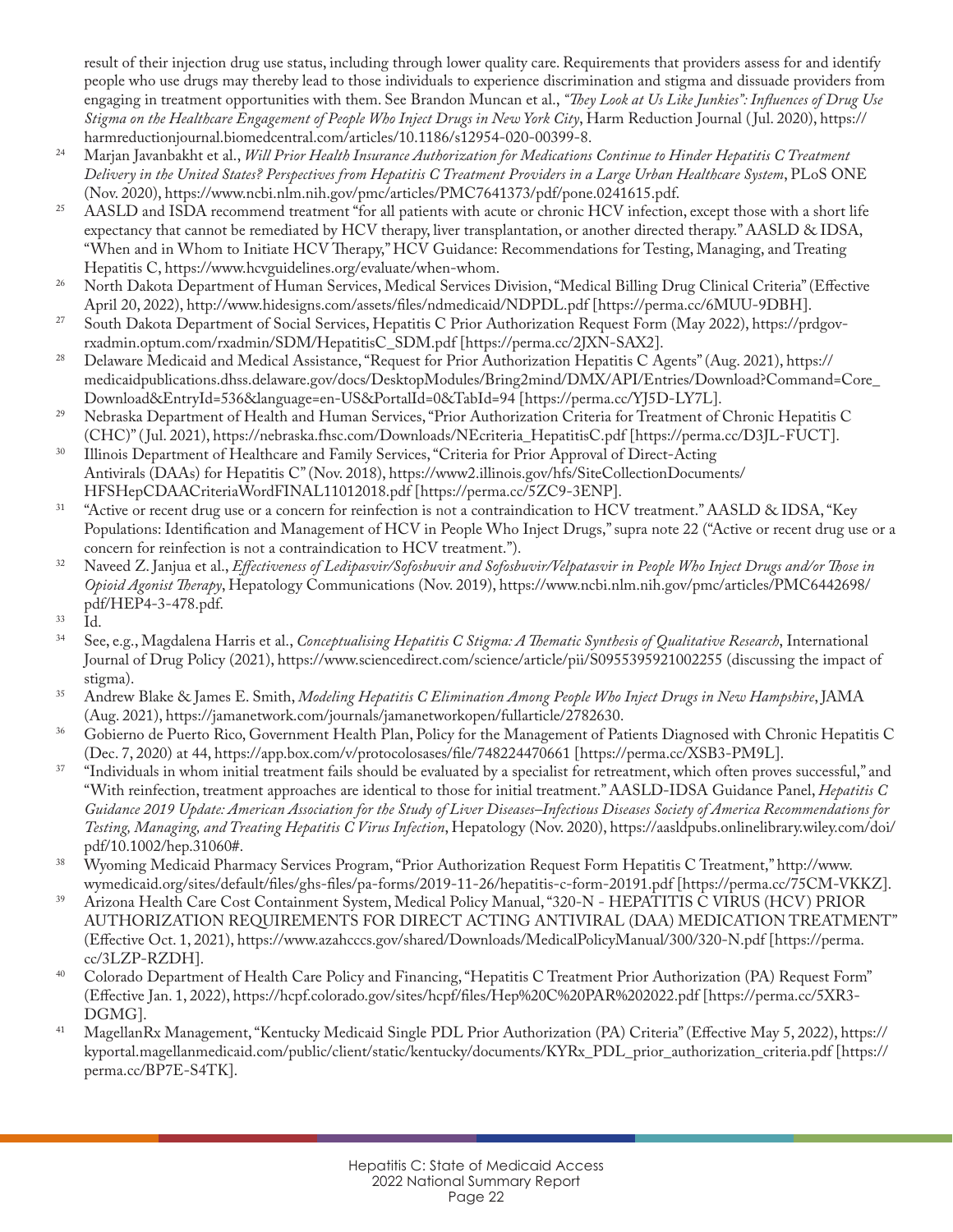- <span id="page-25-0"></span><sup>42</sup> Medicaid and CHIP Payment and Access Commission, Issue Brief: Medicaid Managed Care Capitation Rate Setting (March 2022), https://www.macpac.gov/wp-content/uploads/2022/03/Managed-care-capitation-issue-brief.pdf [https://perma.cc/9HU8- CCJH].
- 43 42 CFR § 438.210(a)(2).
- 44 42 CFR § 438.210(a)(3)(ii).
- <sup>45</sup> WellCare Health Plans, Forms, Pharmacy: Hepatitis C Treatment Authorization Request Form, https://www.wellcare.com/New-Jersey/Providers/Medicaid/Forms [https://perma.cc/GB3L-7VL4].
- <sup>46</sup> Visiting Nurse Service of New York Choice Health Plan, All Provider Forms, https://www.vnsnychoice.org/for-healthprofessionals-overview/all-forms/ [https://perma.cc/N9D9-GBG4].
- <sup>47</sup> See UnitedHealthcare Nebraska Community Plan Pharmacy Prior Authorization Forms (accessed May 27, 2022), https://www. uhcprovider.com/en/prior-auth-advance-notification/prior-auth-specialty-drugs/comm-plan-pharmacy-prior-auth-forms/neuhccp-pharm-prior-auth-forms.html [https://perma.cc/T8JW-B4C8]; Healthy Blue, Nebraska Providers, Forms (accessed May 27, 2022), https://provider.healthybluene.com/nebraska-provider/resources/forms [https://perma.cc/S834-EYSZ].
- <sup>48</sup> See Health Plan of Nevada, Provider Landing Page (accessed May 27, 2022)[,](https://myhpnmedicaid.com/Member) https://myhpnmedicaid.com/Provider [https:// perma.cc/Y27K-U5HV; SilverSummit Health Plan, Pharmacy (accessed May 27, 2022), https://www.silversummithealthplan. com/providers/pharmacy.html [https://perma.cc/QMF6-QSLY].
- <sup>49</sup> "All administrative services related to Medi-Cal pharmacy benefits billed on pharmacy claims from the existing Medi-Cal Feefor-Service (FFS) or Managed Care Plan (MCP) intermediaries have transitioned to Medi-Cal Rx." *See* Medi-Cal Rx, https:// medi-calrx.dhcs.ca.gov/home/ [https://perma.cc/SAN6-KAJ8].
- <sup>50</sup> Letter from Daniel Tsai, Assistant Secretary for MassHealth to Managed Care Organizations Participating in MassHealth (July 2016), https://www.mass.gov/doc/managed-care-organization-bulletin-6-masshealth-contracted-managed-care-organizationmco/download [https://perma.cc/3BFH-LJL9].
- <sup>51</sup> "With the advent of pangenotypic DAA regimens, HCV genotyping is no longer universally required prior to treatment initiation," and "[T]he HCV guidance panel strongly recommends antiviral treatment for all adults with *acute* or chronic HCV infection…" AASLD-IDSA Guidance Panel, *Hepatitis C Guidance 2019 Update*, supra note 37*.*
- <sup>52</sup> Government of District of Columbia Department of Health Care Finance, Prior Authorization Request Form for Mavyret (Dec. 13, 2017), http://www.dc-pbm.com/provider/external/medicaid/dc/doc/en-us/District\_PA\_Request\_Form\_Mavyret.pdf [https:// perma.cc/2Q8R-39XW].
- <sup>53</sup> North Dakota Medicaid, Hepatitis C Treatments Prior Authorization Form (accessed May 27, 2022), https://nddruglookup. hidinc.com/forms/Hep\_C\_form.pdf [https://perma.cc/4A7H-AJMB].
- <sup>54</sup> Wyoming Medicaid, Prior Authorization Request Form: Hepatitis C Treatment, http://www.wymedicaid.org/sites/default/files/ ghs-files/pa-forms/2019-11-26/hepatitis-c-form-20191.pdf [https://perma.cc/2W82-KAQJ].
- <sup>55</sup> Brianna L Norton et al., *Low Adherence Achieves High HCV Cure Rates Among People Who Inject Drugs Treated With Direct-Acting Antiviral Agents*, Open Forum Infectious Diseases (Oct. 2020) https://academic.oup.com/ofid/article/7/10/ofaa377/5897253.